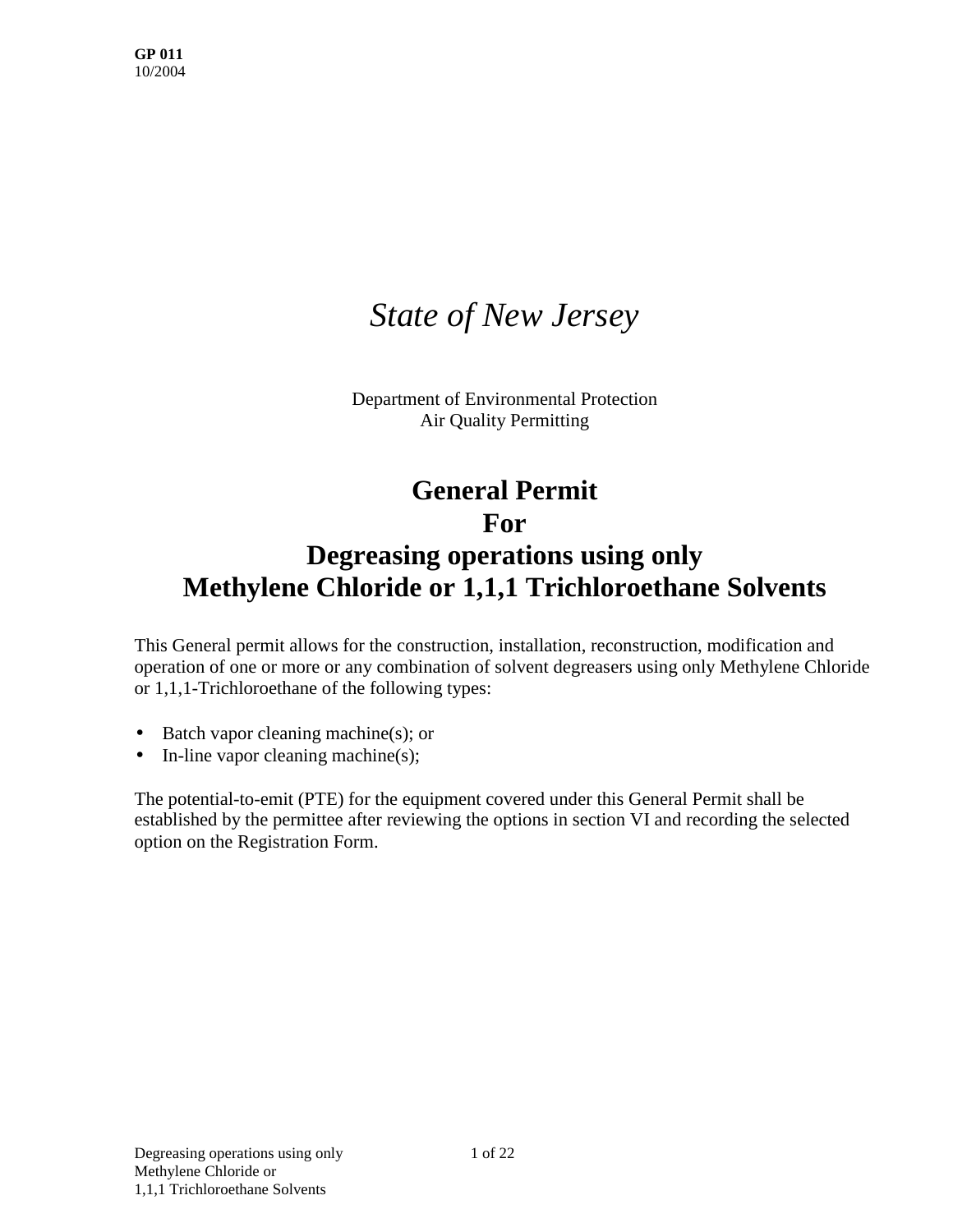## **I. DEFINITIONS**

The terms used in this General Permit shall have the meanings given to them in N.J.A.C. 7:27-8 and/or N.J.A.C. 7:27-16, and/or as listed below:

- **"Batch vapor cleaning machine"** means a vapor cleaning machine in which the individual parts or a set of parts that are being cleaned move through the entire cleaning cycle before new parts are introduced into the cleaning machine.
- **"Continuous web cleaning machine"** means a solvent cleaning machine in which parts such as film, coils, wire, and metal strips are cleaned at speeds typically in excess of 11 feet per minute. Parts are generally uncoiled, cleaned such that the same part is simultaneously entering and exiting the solvent application area of the solvent cleaning machine, and then recoiled or cut.
- **"Dwell time"** means the period of time that begins when a parts basket is placed above the vapor zone of the vapor cleaning machine and which ends when solvent dripping ceases.
- **"Emission point"** means the location where air contaminants are physically released into the atmosphere. An emission point can be, but is not limited to, a stack, a wall vent, the general building ventilation exhaust, a door, or a window.
- • **"Fill line,"** means the maximum level of solvent prior to placing parts in the machine for cleaning.
- **"Freeboard height"** means (1) for a batch machine, the distance from the solvent/air interface to the top of the solvent cleaning machine as measured during idling mode, or (2) for an in-line machine, the distance from the solvent/air interface to the bottom of the entrance or exit opening (whichever is lower), as measured during the idling mode.
- **"Freeboard ratio"** means a ratio of the machine's freeboard height to the width of the tank (that is to the tank's narrower dimension at the tank lip).
- **"HAP"** means an air contaminant listed in section B of the General Procedure for General Permits.
- **"High level mark"** means the maximum level of solvent at any time.
- **"In-line vapor cleaning machine"** means a vapor cleaning machine that uses automated parts handling system, typically a conveyor, to automatically provide a supply of parts to be cleaned and which is fully enclosed except for the conveyor inlet and exit portals.
- **"Local exhaust ventilation"** means a system for capturing air contaminants within 36 inches (91.4 centimeter) of the points at which they emerge from a source operation.
- **"Positive pressure ventilation"** means any ventilation system in which pressurized air from a compressed air manifold, fan, or similar device is blown into a work area.
- **"Property line distance"** means the distance from an emission point(s) in any direction to the nearest property line.
- **"Psig"** means pounds per square inch gauge.
- **"Reduced room draft,"** means decreasing the flow or movement of air across the top of the freeboard area of the solvent cleaning machine to meet the specifications N.J.A.C. 7:27-16.6. Methods of achieving a reduced room draft include, but are not limited to, redirecting fans and/or air vents to not blow across the cleaning machine, moving the cleaning machine to a corner where there is less room draft, and constructing a partial or complete enclosure around the cleaning machine. The flow or movement of air across the top of the freeboard area of the machine or within the machine enclosure is  $\leq$  15.2 meters per minute (50 feet per minute);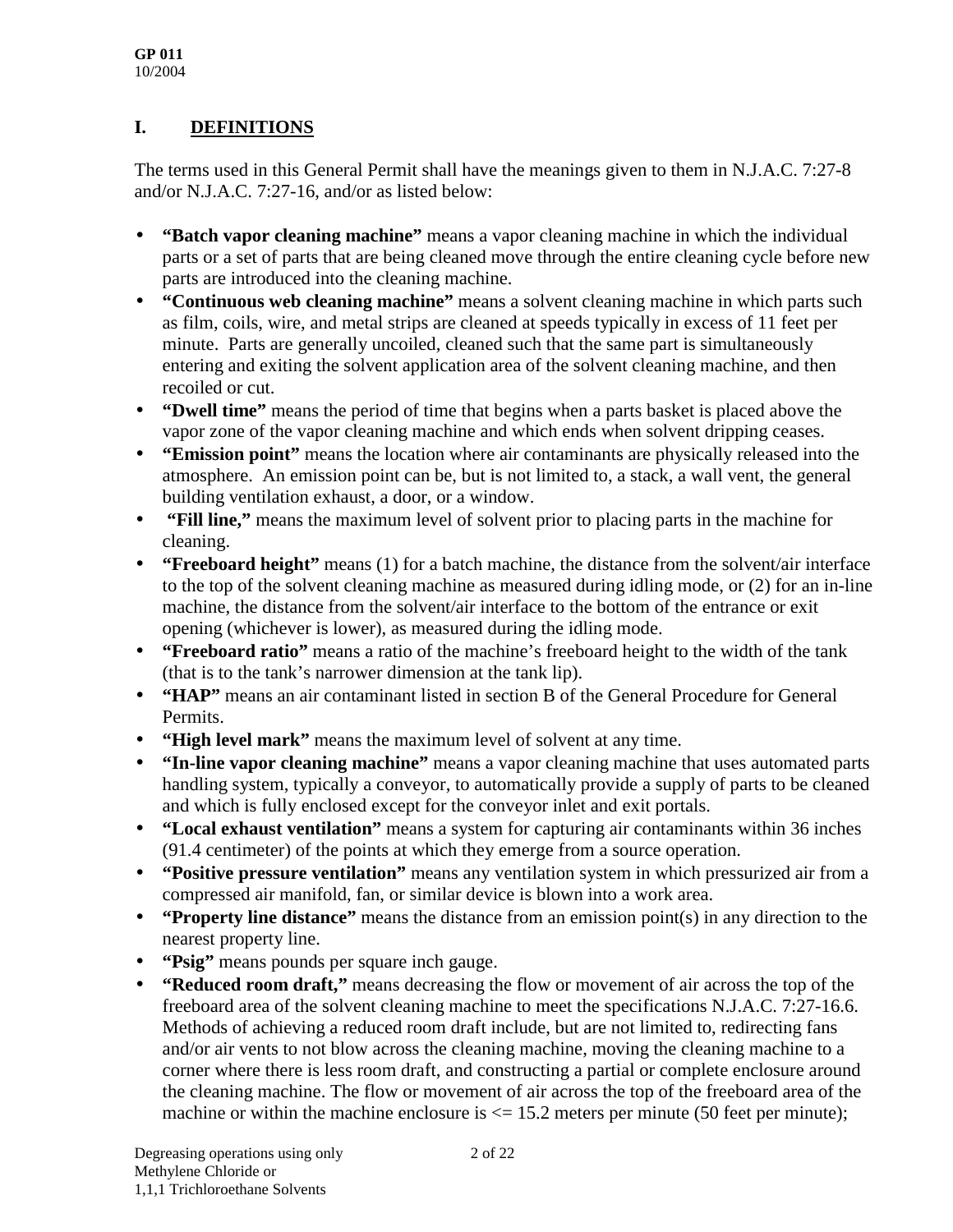and establish and maintain the operating conditions under which the wind speed demonstrated to be  $\leq$  15.2 meters per minute (50 feet per minute).

- **"Sufficient dwell time"** means holding the parts within the freeboard area (but above the vapor zone) after cleaning to allow liquid solvent to drain from the parts or parts baskets back into the machine (rather than into the work area). Sufficient dwell time shall be at least 35% of the dwell time determined for each specific part or parts basket
- **"Vapor cleaning machine"** means a solvent cleaning machine that uses either solvent vapor generated by boiling liquid solvent or heated liquid solvent as part of the cleaning or drying cycle.
- **"VOC"** means air contaminants listed in section B of the General Procedure for General Permits (as defined in N.J.A.C 7:27-16 and 8).
- **"Working-mode cover"** means any cover or cleaning machine design that shields the machine opening from outside air disturbances while parts are being cleaned.

## **II. AUTHORITY**

This General Permit is issued under the authority N.J.S.A. 26:2C-9.2. This General Permit shall allow for inspection and evaluation to assure conformance with all provision of N.J.A.C. 7:27 et seq. An opportunity for public comment on this General Permit was provided on July 6, 2004.

### **III. APPLICABILITY**

This General Permit allows for the construction, installation, reconstruction, modification and operation of one or more or any combination of solvent degreasers using only Methylene Chloride or 1,1,1-Trichloroethane of the following types:

- Batch vapor cleaning machine(s); or
- In-line vapor cleaning machine(s);

## **IV. EXCLUSIONS**

- 1. This General Permit cannot be used for solvent degreasers that use solvents other than Methylene Chloride or 1,1,1-Trichloroethane.
- 2. This General Permit cannot be used for solvent degreaser types that are not listed in section III applicability above.
- 3. This General Permit cannot be used for solvent degreasers that do not meet the equipment/control device specification and requirements listed in Section V below.
- 4. This General Permit cannot be used for solvent degreasers that use carbon adsorption as an air pollution control.
- 5. This General Permit cannot be used for solvent degreasers with a lip exhaust.
- 6. This General Permit cannot be used for solvent degreasers with an air agitated solvent bath.
- 7. This General Permit cannot be used for solvent degreasers that clean sponges, fabric, leather, paper products and other absorbent materials.
- 8. This General Permit cannot be used for solvent degreasers that are not free from the influence of any local exhaust ventilation system.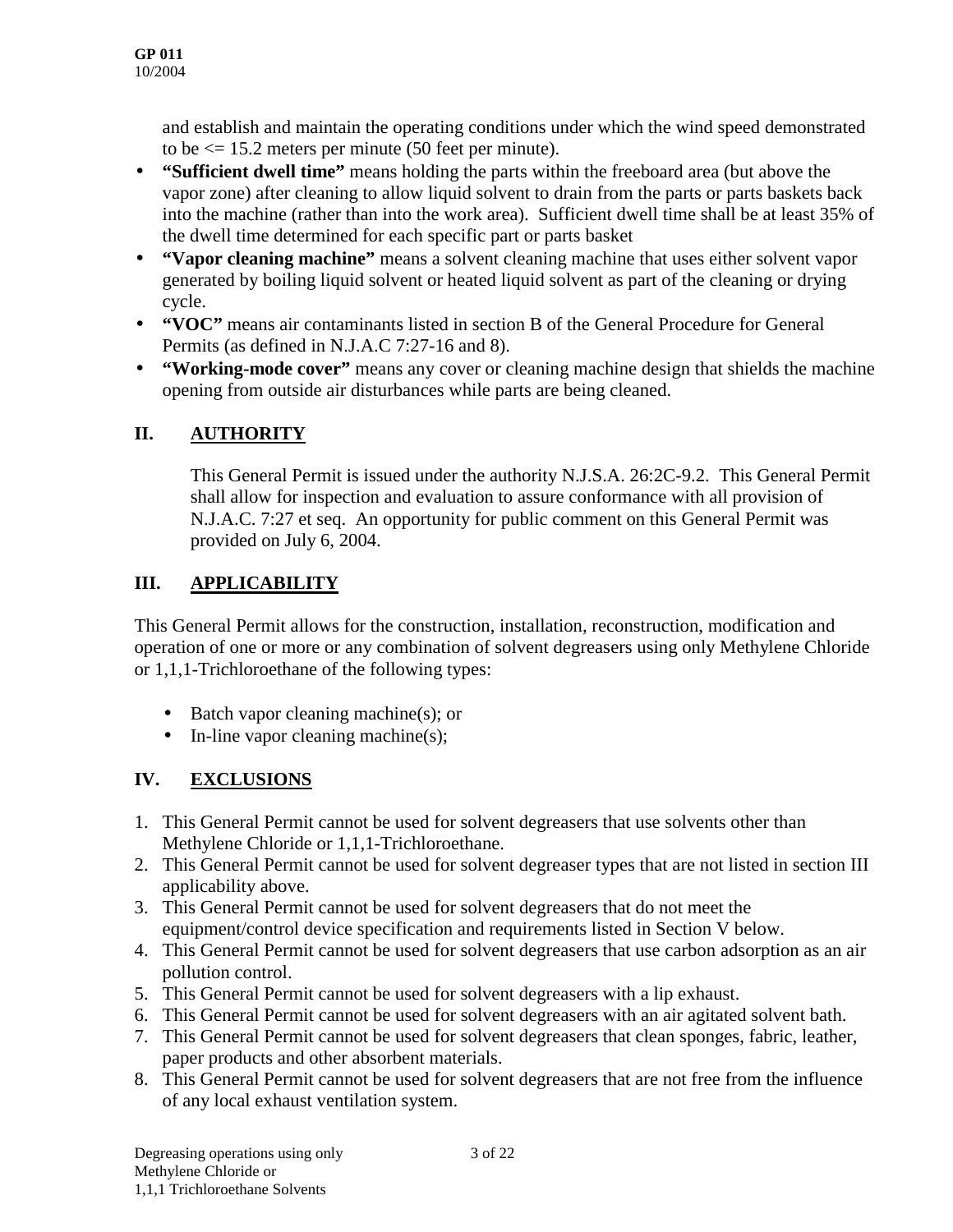- 9. This General Permit cannot be used for solvent degreasers with the influence of any positive pressure source located within 20 feet (6.1 meters) of the tank rim.
- 10. This General Permit cannot be used for continuous web cleaning machine

#### **V. EQUIPMENT/CONTROL SPECIFICATIONS**

The following specification and requirements are applicable in accordance with N.J.A.C. 7:27- 16.6 "Control and Prohibition of Air Pollution by VOC" and in accordance with federal MACT subpart T regulations in 40 CFR 63.460. All cleaning machines that are applicable to Subchapter 16.6 are subject to the following specifications and requirements whether they obtain a conventional permit or use this General Permit (GP011).

#### **A. Requirements for batch vapor cleaning machines with solvent/air interface area of 13 square feet or less.**

| <b>OPTION</b> | Work<br>mode<br>cover | 0.75<br>ratio            | <b>Safety</b><br>switch | Control<br>switch | Primary<br>condenser | Shut-<br>off<br>switch | Auto<br>handling<br>system | <b>Super</b><br>-heat<br>vapor | Freeboard<br>refrigeration | <b>Sufficient</b><br>dwell | <b>Reduced</b><br>room draft | 1.0<br>ratio |
|---------------|-----------------------|--------------------------|-------------------------|-------------------|----------------------|------------------------|----------------------------|--------------------------------|----------------------------|----------------------------|------------------------------|--------------|
| footnote      | i                     | $\overline{\mathbf{ii}}$ | iii                     | iv                | $\mathbf{v}$         | vi                     | vii                        | viii                           | i <b>x</b>                 | $\mathbf{x}$               | $\overline{\mathbf{X}}$      | xii          |
| (a)           | ✓                     |                          | ✓                       | $\checkmark$      | $\checkmark$         | $\checkmark$           | $\checkmark$               | $\checkmark$                   |                            |                            |                              |              |
| (b)           | $\checkmark$          | $\checkmark$             | $\checkmark$            | $\checkmark$      | $\checkmark$         | $\checkmark$           | $\checkmark$               | $\checkmark$                   | $\checkmark$               |                            |                              |              |
| (c)           | $\checkmark$          | $\checkmark$             | $\checkmark$            | $\checkmark$      | $\checkmark$         | $\checkmark$           | ✓                          |                                | ✓                          |                            |                              |              |
| (d)           | ✓                     |                          | $\checkmark$            | $\checkmark$      | $\checkmark$         | $\checkmark$           | ✓                          | $\checkmark$                   |                            |                            | ✓                            |              |
| (e)           | $\checkmark$          | $\checkmark$             | $\checkmark$            | $\checkmark$      | ✓                    | $\checkmark$           | ✓                          |                                | ✓                          |                            |                              |              |
| (f)           | ✓                     |                          | $\checkmark$            | ✓                 | $\checkmark$         | $\checkmark$           | ✓                          |                                | ✓                          |                            |                              |              |
| (g)           | $\checkmark$          | $\checkmark$             | $\checkmark$            | $\checkmark$      | ✓                    | $\checkmark$           | ✓                          |                                | ✓                          | $\checkmark$               |                              |              |
| (h)           | $\checkmark$          |                          | ✓                       | ✓                 |                      | $\checkmark$           | ✓                          |                                |                            | $\checkmark$               |                              |              |

**Table 1. CONTROL OPTIONS FOR BATCH MACHINES < =13 SQ FT.**

**You must refer to footnotes on page 5 of this General Permit for detailed specifications on these control requirements.**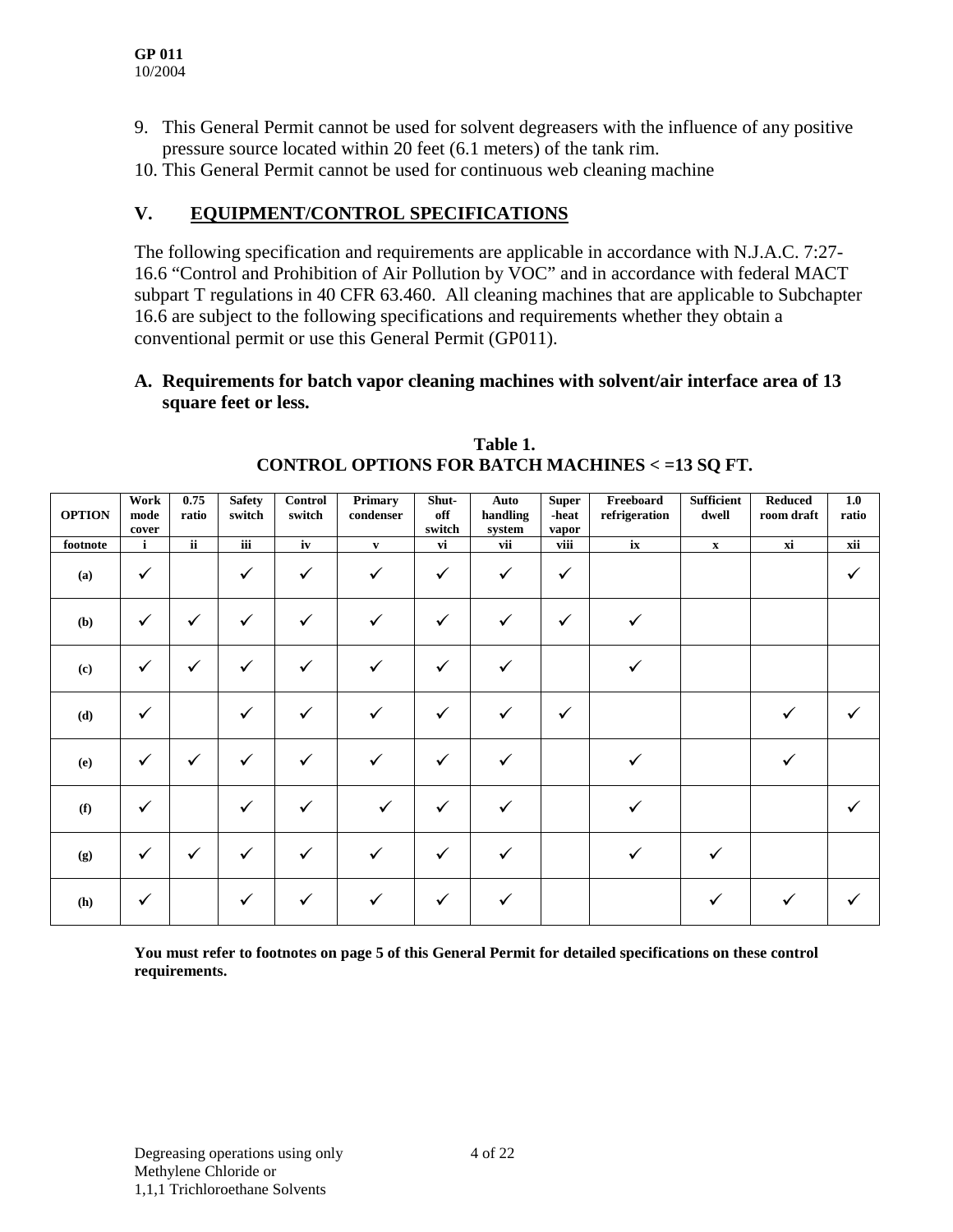#### **B. Requirements for batch vapor cleaning machines with solvent/air interface area greater than 13 square feet.**

| <b>OPTION</b> | Work<br>mode<br>cover | 0.75<br>ratio            | <b>Safety</b><br>switch | Control<br>switch | Primary<br>condenser | Shut-<br>off<br>switch | Auto<br>handling<br>system | <b>Super</b><br>-heat<br>vapor | Freeboard<br>refrigeration | <b>Sufficient</b><br>dwell | <b>Reduced</b><br>room draft | 1.0<br>ratio |
|---------------|-----------------------|--------------------------|-------------------------|-------------------|----------------------|------------------------|----------------------------|--------------------------------|----------------------------|----------------------------|------------------------------|--------------|
| footnote      | i                     | $\overline{\mathbf{ii}}$ | iii                     | iv                | $\mathbf{v}$         | vi                     | vii                        | viii                           | ix                         | $\mathbf X$                | xi                           | xii          |
| (a)           | ✓                     |                          | ✓                       | ✓                 | ✓                    | $\checkmark$           | $\checkmark$               | ✓                              | ✓                          |                            |                              |              |
| (b)           | ✓                     | $\checkmark$             | $\checkmark$            | $\checkmark$      |                      | ✓                      |                            |                                |                            |                            | $\checkmark$                 |              |
| (c)           | ✓                     | ✓                        | ✓                       |                   |                      | ✓                      |                            | ✓                              |                            |                            |                              |              |
| (d)           | ✓                     |                          |                         |                   |                      | ✓                      |                            | ✔                              |                            |                            |                              |              |
| (e)           | ✓                     | $\checkmark$             | $\checkmark$            |                   |                      |                        |                            | ✓                              |                            |                            |                              |              |
| (f)           | ✓                     |                          |                         |                   |                      |                        |                            |                                |                            |                            |                              |              |

#### **Table 2. CONTROL OPTIONS FOR BATCH MACHINES > 13 SQ FT.**

**You must refer to footnotes on page 5 of this General Permit for detailed specifications on these control requirements.**

#### **C. Requirements for an in-line vapor cleaning machines.**

#### **Table 3. CONTROL REQUIREMENTS FOR ALL IN-LINE VAPOR MACHINES**

|                  | Work  | 0.75  | <b>Safety</b> | Control | Primary   | Shut-  | Auto     | Super- | Freeboard            |
|------------------|-------|-------|---------------|---------|-----------|--------|----------|--------|----------------------|
|                  | mode  | ratio | switch        | switch  | condenser | off    | handling | heat   | <b>Refrigeration</b> |
|                  | cover |       |               |         |           | switch | system   | vapor  |                      |
| footnote         |       | ii    | iii           | ٠<br>iv |           | VÌ     | vii      | viii   | ix                   |
| <b>Required:</b> |       |       |               |         |           |        |          |        |                      |

**You must refer to footnotes on page 5 of this General Permit for detailed specifications on these control requirements.**

#### FOOTNOTES:

- I. Work mode cover means the machine must be equipped with a tightly fitting working-mode cover. The cover shall: completely covers the machine's opening; be free of cracks, holes and other defects; and be kept closed at all times except when parts (or solvent) are being placed into or being removed from the machine; and be readily opened and closed without disturbing the vapor zone; and that shall be opened and closed by a powered mechanism if the machine opening is  $>10$  sq. ft.
- II. 0.75 ratio means the machine shall have a freeboard ratio of 0.75 or greater.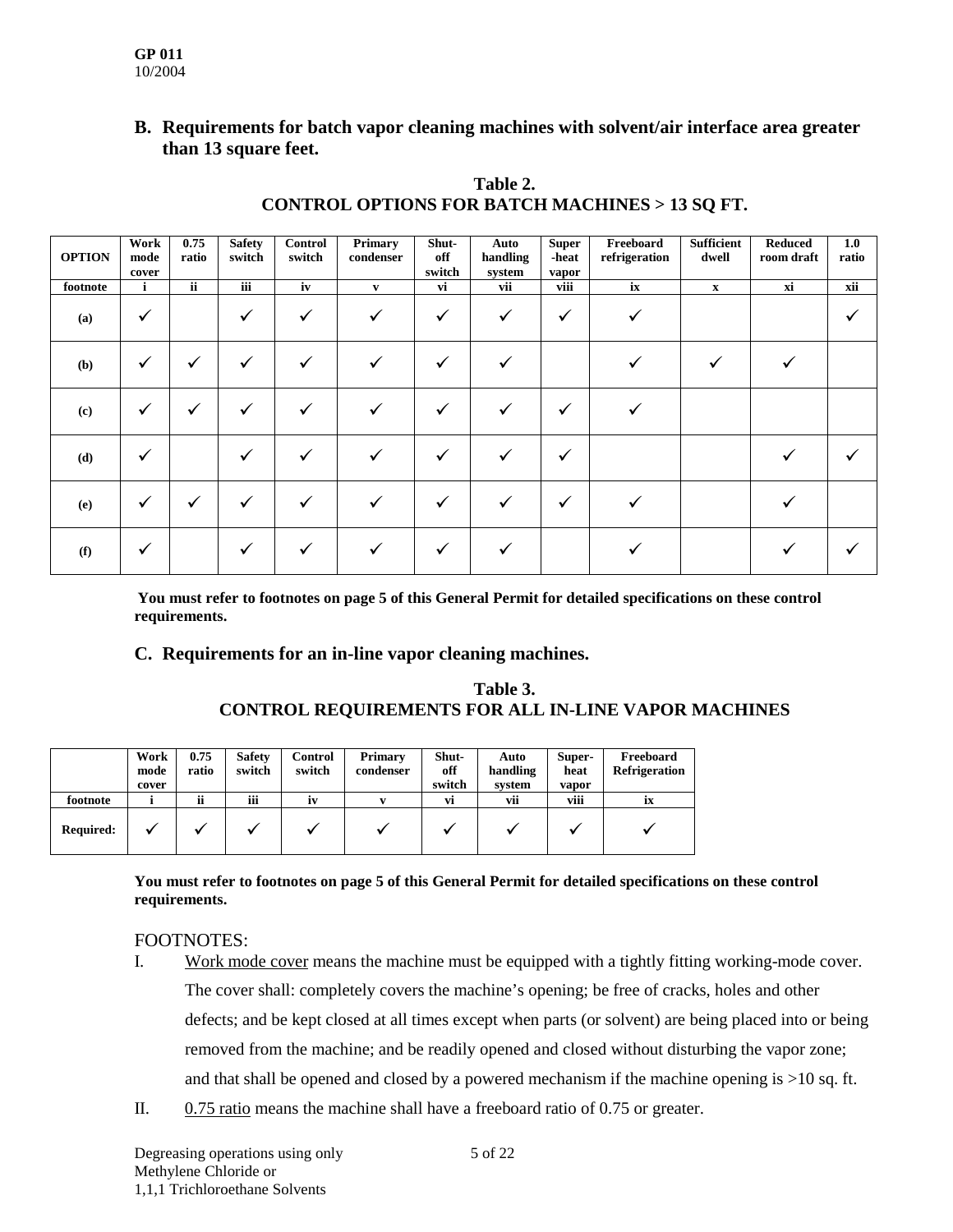- III. Safety switch means the machine must be equipped with a safety switch (thermostat and condenser flow switch) which shuts off the sump heat if the coolant is not circulating.
- IV. Control switch means the machine shall have a control switch, which shuts off the spray pump if vapor is not present in the vapor section of the machine.
- V. Primary condenser means the machine shall have a primary condenser.
- VI. Shut-off switch means the machine shall have a device that shuts off the sump heat if the sump liquid solvent level drops to the sump heater coil, or if the vapor level in the machine rises above the height of the primary condenser.
- VII. Auto handling system means the machine shall have an automated parts handling system which moves the parts or baskets at a speed of 11 feet (3.4 meters) per minute or less when the parts are entering or exiting the vapor zone. If the parts basket or parts being cleaner occupy more than 50% of the solvent/air interface area, the speed of the parts basket or parts shall not exceed 3 feet (1 meter) per minute.
- VIII. Super-heat vapor means the machine shall have a superheated vapor system to heat the parts and evaporate liquid solvent on the parts before they are withdrawn from the cleaning machine and freeboard refrigeration device. It is a system that heats the solvent vapor, either passively or actively, to a temperature above the solvent's boiling point. Parts are then held in the machine before exiting the machine to evaporate the liquid solvent on them. Hot vapor recycle is an example of a superheated vapor system.
- IX. Freeboard refrigeration means a device operated to ensure that the chilled air blanket temperature is not greater than 30% of the solvent's boiling point.
- X. Sufficient dwell time means holding the parts within the freeboard area (but above the vapor zone) after cleaning to allow liquid solvent to drain from the parts or parts baskets back into the machine (rather than into the work area). Sufficient dwell time shall be at least 35% of the dwell time determined for each specific part or parts basket.
- XI. Reduced room draft means decreasing the flow or movement of air across the top of the freeboard area of the solvent cleaning machine to meet the specifications N.J.A.C. 7:27-16.6. Methods of achieving a reduced room draft include, but are not limited to, redirecting fans and/or air vents to not blow across the cleaning machine, moving the cleaning machine to a corner where there is less room draft, and constructing a partial or complete enclosure around the cleaning machine. The flow or movement of air across the top of the freeboard area of the machine or within the machine enclosure is  $\leq$  15.2 meters per minute (50 feet per minute); and establish and maintain the operating conditions under which the wind speed demonstrated to be  $\leq$  15.2 meters per minute (50) feet per minute).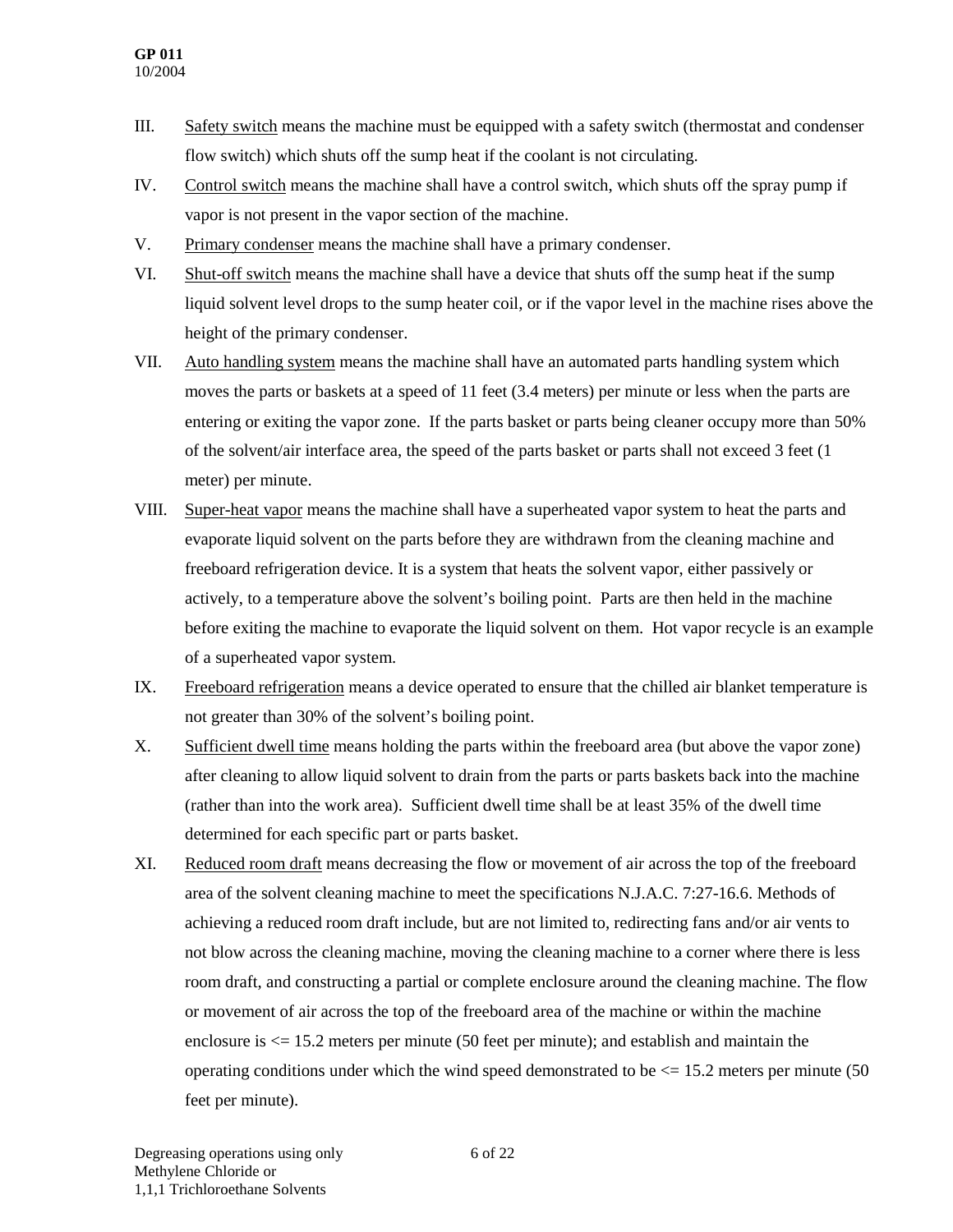XII. 1.0 ratio means the machine shall have a freeboard ratio of 1.0 or greater.

## **VI. POTENTIAL TO EMIT**

The following Potential to Emit table provides the Permittee with the following permit limits (based on the option selected):

- The equipment's potential to emit air contaminants shall be limited**.** Potential to emit in tons per year (TPY) assumes that all solvent used is eventually emitted, and
- The equipment's solvent usage shall be limited. Solvent usage (in gallons) for all degreasers covered in this General Permit shall not exceed the limit in the option chosen by the permittee from table A or table B, and
- The equipment's location shall be regulated. There shall be a minimum property line distance from the nearest emission point. An emission point is the location where air emissions are physically released into the atmosphere. An emission point can be a stack, a wall vent, the general building ventilation exhaust, a door, or a window, and
- In selecting an option (D-A1, D-A2 or D-B1 through D-B6), the Permittee is limiting its 12 month solvent usage to the amount shown in the row and is agreeing that the emission point is at least as far as the distance shown in that same row.

| <b>Table A</b><br><b>Option for: Methylene Chloride (CAS No. 75-09-2)</b> |                                                                             |                                                                |                                                         |  |  |
|---------------------------------------------------------------------------|-----------------------------------------------------------------------------|----------------------------------------------------------------|---------------------------------------------------------|--|--|
| <b>General Permit</b><br><b>Option Number</b>                             | <b>Methylene Chloride</b><br><b>Usage Limit (gallons)</b><br>(Per 12 month) | <b>Methylene Chloride</b><br><b>Potential to Emit</b><br>(TPY) | <b>Minimum</b><br><b>Property Line</b><br>Distance (ft) |  |  |
| $D-A1$                                                                    | 90                                                                          | 0.5                                                            | 75                                                      |  |  |
| $D-A2$                                                                    | 180                                                                         | 1.0                                                            | 150                                                     |  |  |

| <b>Table B</b>        |                                                       |                          |                      |  |  |
|-----------------------|-------------------------------------------------------|--------------------------|----------------------|--|--|
|                       | Option for : 1,1,1- Trichloroethane (CAS No. 71-55-6) |                          |                      |  |  |
| <b>General Permit</b> | 1,1,1-Trichloroethane                                 | 1,1,1                    | <b>Minimum</b>       |  |  |
| <b>Option Number</b>  | <b>Usage Limit (gallons)</b>                          | <b>Trichloroethane</b>   | <b>Property Line</b> |  |  |
|                       | (Per 12 month)                                        | <b>Potential to Emit</b> | Distance (ft)        |  |  |
|                       |                                                       | (TPY)                    |                      |  |  |
| $D-B1$                | 90                                                    | 0.5                      | 50                   |  |  |
| $D-B2$                | 180                                                   | 1.0                      | 50                   |  |  |
| $D-B3$                | 270                                                   | 1.5                      | 50                   |  |  |
| $D - B4$              | 360                                                   | 2.0                      | 50                   |  |  |
| $D-B5$                | 450                                                   | 2.5                      | 50                   |  |  |
| $D-B6$                | 540                                                   | 3.0                      | 50                   |  |  |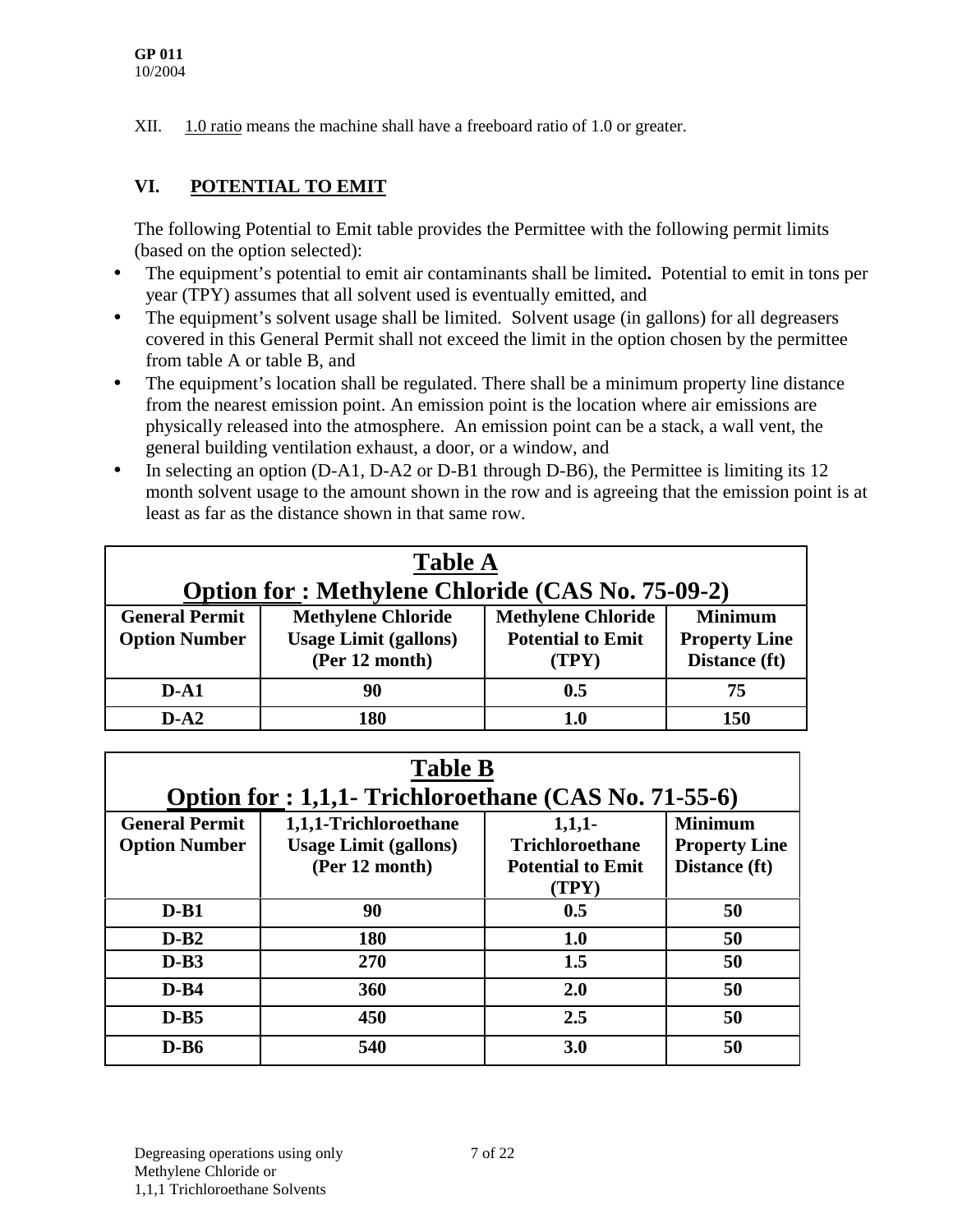**GP 011** 10/2004

#### **VII. SUBMITTAL/CONTACT INFORMATION**

Unless otherwise instructed, any submittal or correspondence should be directed to the following addresses depending on the facility's physical location.

#### **NJDEP – Air Compliance and Enforcement**

#### **Metropolitan Office**

2 Babcock Place West Orange, NJ 07052-5504 Enforcement Jurisdiction - Bergen, Essex, Hudson

#### **Northern Office**

1259 Route 46 East Bldg. #2, Parsippany NJ 07054-4191 Enforcement Jurisdiction -Hunterdon, Morris, Passaic, Somerset, Sussex, Warren

#### **Central Office**

PO Box 407, Trenton, NJ 08625-0407 Enforcement Jurisdiction - Mercer, Middlesex, Monmouth, Ocean, Union

#### **Southern Office**

One Port Center, 2 Riverside Drive, Suite 201, Camden, NJ 08103 Enforcement Jurisdiction - Atlantic, Burlington, Camden, Cape May, Cumberland, Gloucester, Salem

#### **USEPA Region 2**

Air Division Administrator 290 Broadway New York, New York 10007-1866

#### **VIII. COMPLIANCE PLAN**

The compliance plan reflects the equipment/control device specifications and requirements in section V. Each Solvent Cleaning operation covered by this General Permit is subject to the applicable requirements listed on the following pages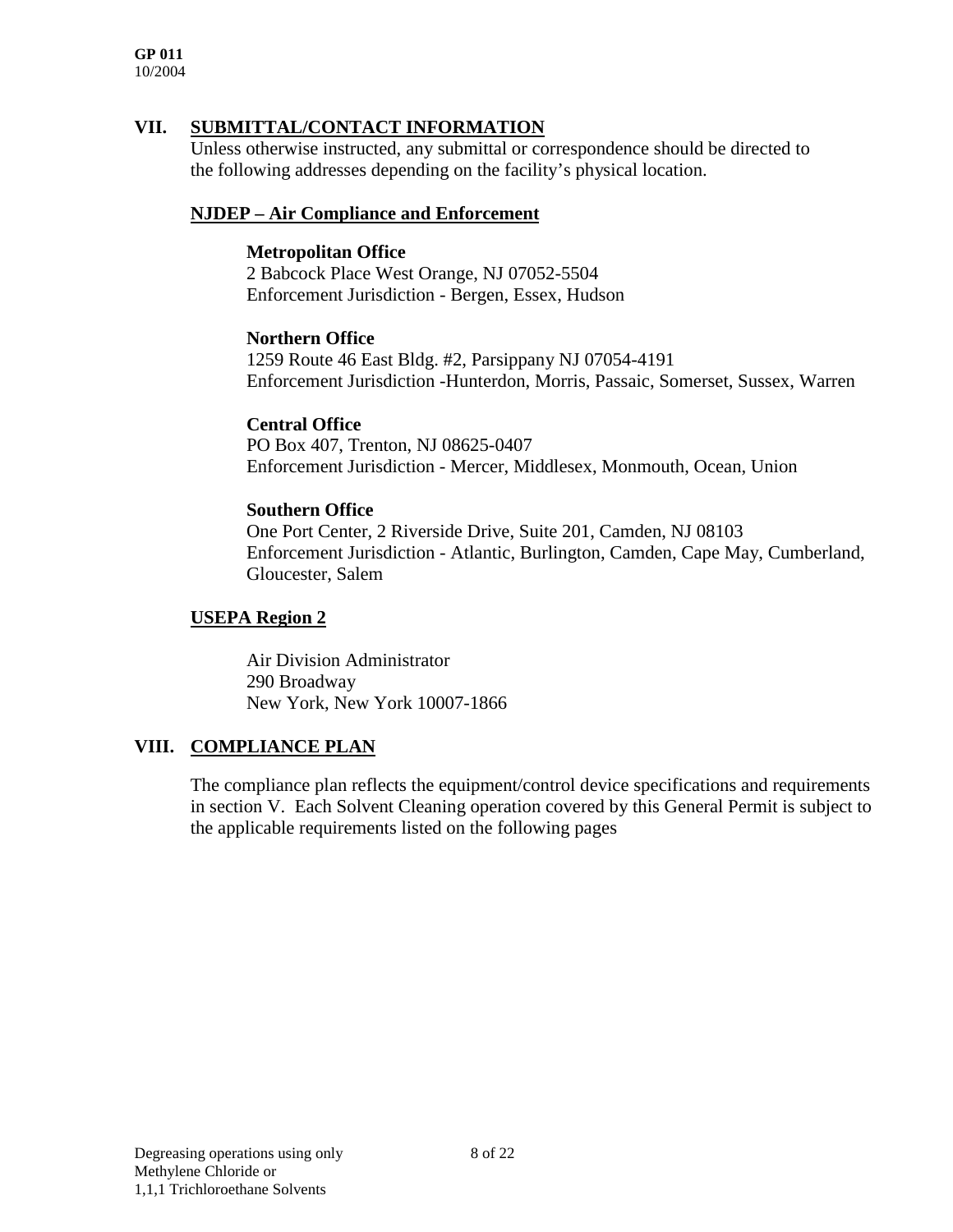## **The following Requirements are for Batch and In-Line Vapor Cleaning Machines**

| $Ref.$ # | <b>Applicable Requirement</b>                                                                                                                                                                                                                                                                                                                                                                                                                                                                                                                                 | <b>Monitoring Requirement</b>                                                                                                                                                                                                                                       | Recordkeeping                                                                                                                                                                                                                                                                                                                                                                                                                                                                                                                                                                                               | <b>Submittal/Action Requirement</b>                                                                                                                                                                                                       |
|----------|---------------------------------------------------------------------------------------------------------------------------------------------------------------------------------------------------------------------------------------------------------------------------------------------------------------------------------------------------------------------------------------------------------------------------------------------------------------------------------------------------------------------------------------------------------------|---------------------------------------------------------------------------------------------------------------------------------------------------------------------------------------------------------------------------------------------------------------------|-------------------------------------------------------------------------------------------------------------------------------------------------------------------------------------------------------------------------------------------------------------------------------------------------------------------------------------------------------------------------------------------------------------------------------------------------------------------------------------------------------------------------------------------------------------------------------------------------------------|-------------------------------------------------------------------------------------------------------------------------------------------------------------------------------------------------------------------------------------------|
|          |                                                                                                                                                                                                                                                                                                                                                                                                                                                                                                                                                               |                                                                                                                                                                                                                                                                     | Requirement                                                                                                                                                                                                                                                                                                                                                                                                                                                                                                                                                                                                 |                                                                                                                                                                                                                                           |
| 1        | Maximum solvent purchased for any 12 month<br>period as follows:<br>Option D-A1 $\leq$ 90 gallons Methylene Chloride,<br>Option D-A2 $\leq$ 180 gallons Methylene Chloride,<br>Option D-B1 $\leq$ 90 gallons 1,1,1-Trichloroethane,<br>Option D-B2 $\le$ 180 gallons 1,1,1-Trichloroethane,<br>Option D-B3 $\leq$ 270 gallons 1,1,1-Trichloroethane,<br>Option D-B4 $\leq$ 360 gallons 1,1,1-Trichloroethane,<br>Option D-B5 $\leq$ 450 gallons1,1,1-Trichloroethane,<br>or<br>Option D-B6 $\le$ 540 gallons 1,1,1-Trichloroethane.<br>$[N.J.A.C. 7:27-8.13]$ | Each month during<br>operation the permittee shall<br>monitor the amount of<br>solvent purchased for all<br>cleaning machines covered<br>by this general permit and<br>determine the total solvent<br>purchased in the past 12<br>months.<br>$[N.J.A.C. 7:27-8.13]$ | Each month during<br>operation the permittee<br>will:<br>Record the amount of<br>1.<br>solvent purchased for<br>all registered<br>machines.<br>Sum and record all<br>2.<br>monthly solvent<br>purchased to<br>determine the<br>monthly total solvent<br>purchased.<br>Sum and Record the<br>3.<br>monthly total solvent<br>purchased with the<br>previous eleven- $(11)$<br>month totals to<br>determine the<br>consecutive twelve-<br>$(12)$ month total.<br>Records shall be<br>maintained onsite in either<br>a logbook or readily<br>Accessible computer<br>memory for a minimum of<br>five $(5)$ years | Permitee shall report any non-<br>compliance with any Applicable<br>Requirement, Monitoring<br>Requirement, or Recordkeeping<br>Requirement within three working<br>days to the Regional Enforcement<br>Office.<br>$[N.J.A.C. 7:27-8.13]$ |
|          |                                                                                                                                                                                                                                                                                                                                                                                                                                                                                                                                                               |                                                                                                                                                                                                                                                                     | $[N.J.A.C. 7:27-8.13]$                                                                                                                                                                                                                                                                                                                                                                                                                                                                                                                                                                                      |                                                                                                                                                                                                                                           |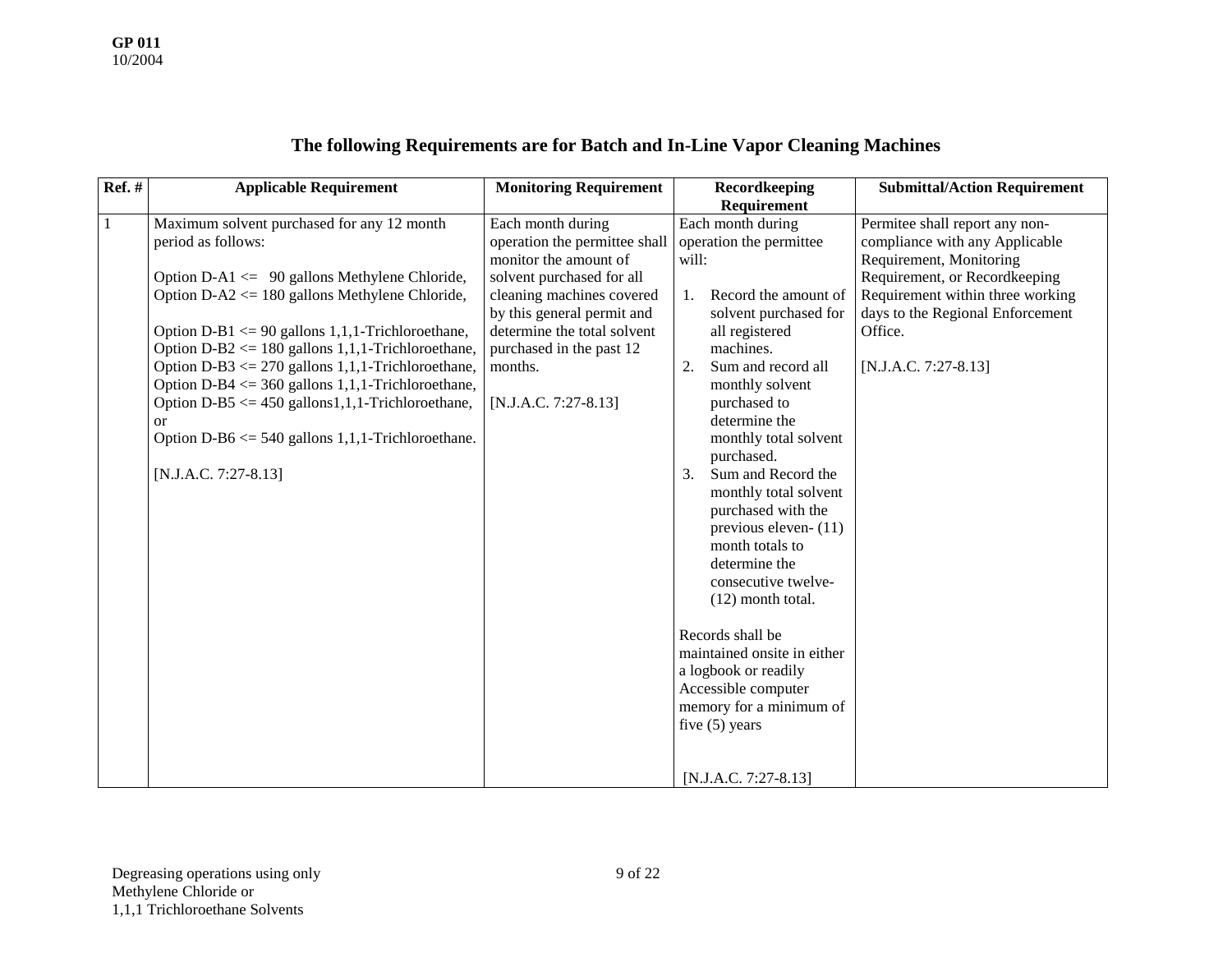| <b>Ref.</b> #  | <b>Applicable Requirement</b>                                                                                                                                                                                                                                                                                                                                                                                                                                                                                                                                                                                   | <b>Monitoring Requirement</b>                                                                                                                                                                                                                                    | Recordkeeping<br>Requirement                                                                                                                                                                                                             | <b>Submittal/Action Requirement</b> |
|----------------|-----------------------------------------------------------------------------------------------------------------------------------------------------------------------------------------------------------------------------------------------------------------------------------------------------------------------------------------------------------------------------------------------------------------------------------------------------------------------------------------------------------------------------------------------------------------------------------------------------------------|------------------------------------------------------------------------------------------------------------------------------------------------------------------------------------------------------------------------------------------------------------------|------------------------------------------------------------------------------------------------------------------------------------------------------------------------------------------------------------------------------------------|-------------------------------------|
| $\overline{2}$ | The minimum property line distance for each<br>emission point covered by this general permit shall<br>be limited as follows:<br>Option D-A1 $\ge$ 75 feet,<br>Option $D-A2 \ge 150$ feet,<br>Option D-B1 through D-B6 $>=$ 50 feet,<br>$[N.J.A.C. 7:27-8.13]$                                                                                                                                                                                                                                                                                                                                                   | Once before starting<br>operation or after any<br>change to the location of the<br>emission point, the<br>permittee shall measure the<br>property line distance from<br>the nearest emission point<br>for the degreasing<br>equipment.<br>$[N.J.A.C. 7:27-8.13]$ | Once before starting<br>operation or after any<br>modification to the<br>emission point, the<br>permittee shall record the<br>nearest property line<br>distance.<br>Records shall be<br>maintained onsite for the<br>life of the permit. | None                                |
| $\mathfrak{Z}$ | Each vapor cleaning machine shall be fully<br>enclosed, with a tightly fitting working-mode cover<br>that shall be kept closed at all times except when<br>parts are placed into or being removed from the<br>machine or when solvent is being added or<br>removed. The cover shall:<br>Completely cover the machine's opening;<br>Be free of cracks, holes and other defects; and<br>2.<br>3.<br>Be able to be readily opened or closed without<br>disturbing the vapor zone. If the opening is $>$<br>10 square feet, the cover shall be opened and<br>closed by a powered mechanism.<br>[N.J.A.C. 7:27-16.6] | None                                                                                                                                                                                                                                                             | [N.J.A.C. 7:27-8.13]<br>None                                                                                                                                                                                                             | None                                |
| $\overline{4}$ | <b>In-line Vapor Cleaning Machines Only</b><br>Each owner or operator of an in-line vapor cleaning<br>machine shall minimize openings during operation<br>so that entrances and exits silhouette workloads<br>with an average clearance between the parts and the<br>edge of the degreaser opening of $< 10$ cm (4 in), or<br>less than 10% of the width of the opening.<br>$[N.J.A.C. 7:27-16.6]$                                                                                                                                                                                                              | None                                                                                                                                                                                                                                                             | None                                                                                                                                                                                                                                     | None                                |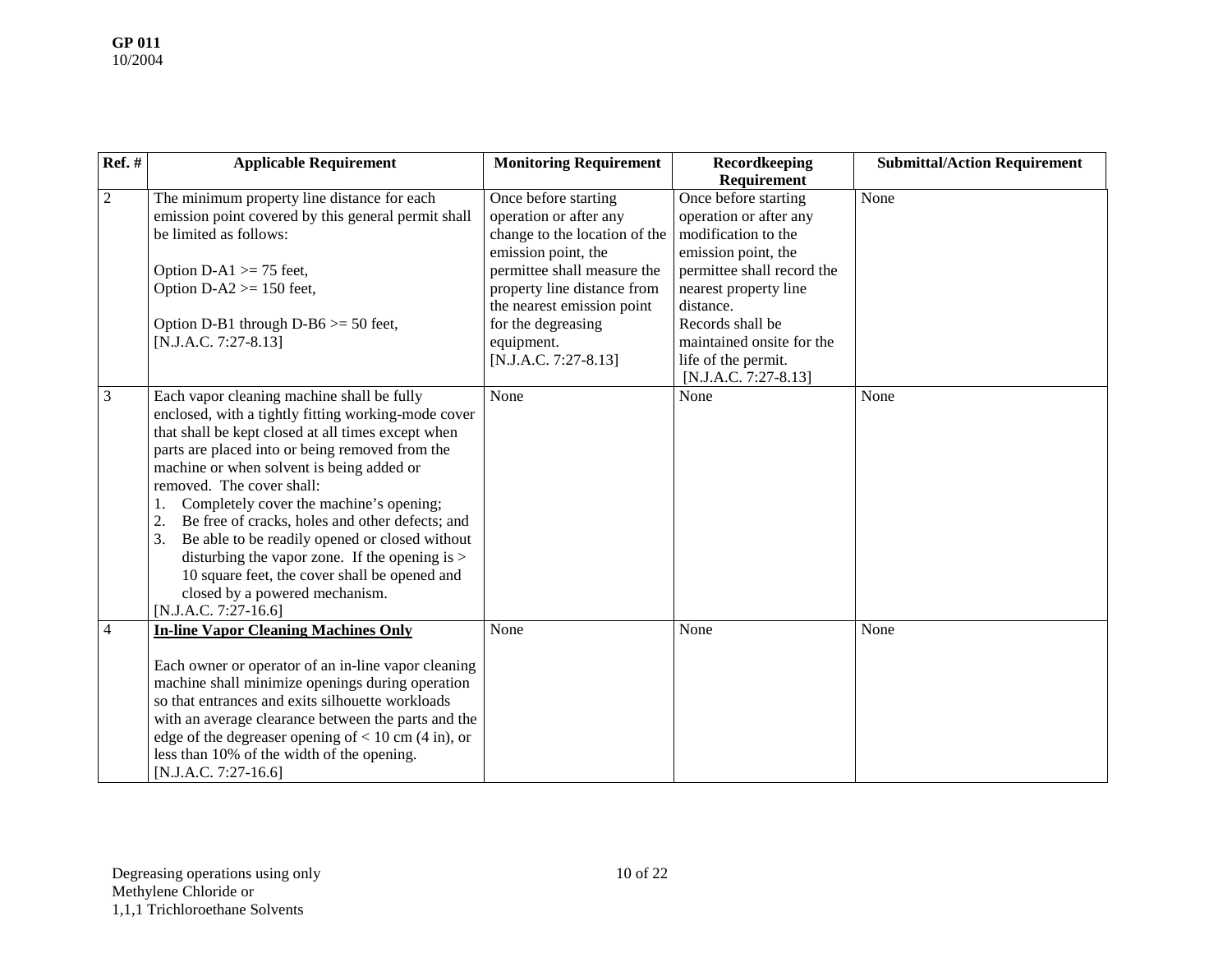| $Ref.$ # | <b>Applicable Requirement</b>                                                                                                                                                                                                            | <b>Monitoring Requirement</b>                                                                              | Recordkeeping<br>Requirement                                          | <b>Submittal/Action Requirement</b> |
|----------|------------------------------------------------------------------------------------------------------------------------------------------------------------------------------------------------------------------------------------------|------------------------------------------------------------------------------------------------------------|-----------------------------------------------------------------------|-------------------------------------|
|          |                                                                                                                                                                                                                                          |                                                                                                            |                                                                       |                                     |
| 5        | Each vapor cleaning machine shall be equipped<br>with the following:                                                                                                                                                                     | None                                                                                                       | None                                                                  | None                                |
|          | A safety switch (thermostat and condenser<br>flow switch) which shuts off the sump heat if<br>the coolant is not circulating.<br>A control switch that shuts off the spray pump<br>2.<br>if vapor is not present in the vapor section of |                                                                                                            |                                                                       |                                     |
|          | the machine.                                                                                                                                                                                                                             |                                                                                                            |                                                                       |                                     |
|          | A primary condenser<br>3.                                                                                                                                                                                                                |                                                                                                            |                                                                       |                                     |
|          | A device that shuts off the sump heat if the<br>4.<br>sump liquid level drops to the sump heater<br>coils or if the vapor level in the machine rises<br>above the height of the primary condenser.                                       |                                                                                                            |                                                                       |                                     |
|          | [N.J.A.C. 7:27-16.6]                                                                                                                                                                                                                     |                                                                                                            |                                                                       |                                     |
| 6        | Each vapor cleaning machine shall have an<br>automated parts handling system which:<br>Moves the parts and or parts basket at a speed                                                                                                    | Monitor semi-annually<br>during operation:<br>The permitee shall measure<br>the time it takes the hoist of | Record semi-annually:<br>The date of the speed<br>1.<br>determination | None                                |
|          | of 11 feet (3.4 meters) per minute or less when                                                                                                                                                                                          | the automated parts                                                                                        |                                                                       |                                     |
|          | the parts are entering or exiting the vapor zone.<br>If the parts basket and parts being cleaned<br>2.<br>occupy more than 50 percent of the solvent/air                                                                                 | handling system to travel a<br>measured distance.                                                          | The calculated value<br>2.<br>of the speed of the<br>automated parts  |                                     |
|          | interface area, the speed of the parts basket or<br>parts shall not exceed three feet (one meter) per                                                                                                                                    | [N.J.A.C. 7:27-8.13]                                                                                       | handling system.                                                      |                                     |
|          | minute.<br>[N.J.A.C. 7:27-16.6]                                                                                                                                                                                                          |                                                                                                            | [N.J.A.C. 7:27-8.13]                                                  |                                     |
|          | Each vapor cleaning machine shall meet<br>requirements listed in the Tables in Section V.<br>Equipment/Control Specifications above.                                                                                                     | None                                                                                                       | None                                                                  | None                                |
|          | $[N.J.A.C. 7:27-16.6]$                                                                                                                                                                                                                   |                                                                                                            |                                                                       |                                     |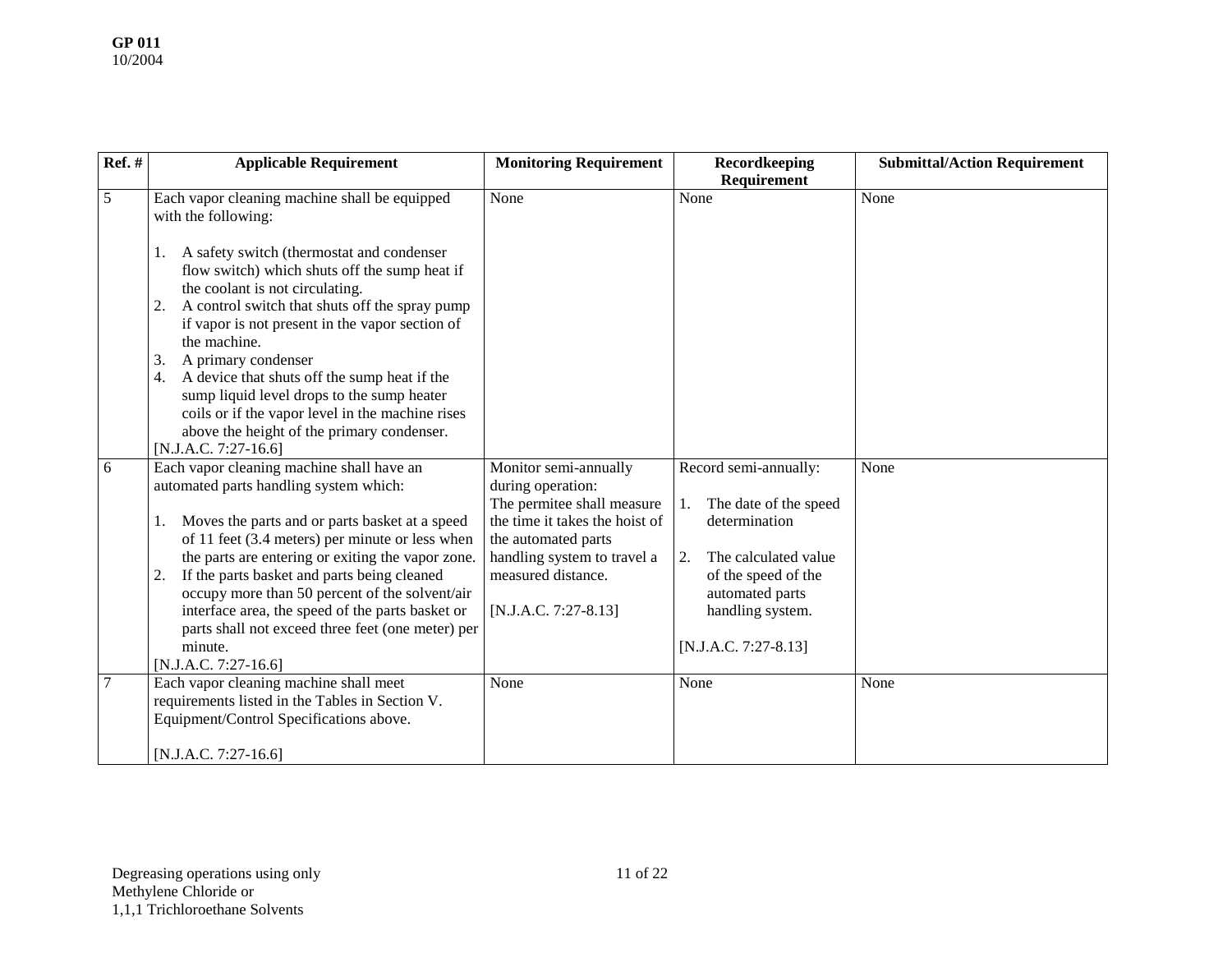| $Ref.$ #       | <b>Applicable Requirement</b>                                                                                                                                                                                                                                                                                                                                                                                                                                            | <b>Monitoring Requirement</b>                                                                                                                                                                                                                                                                  | Recordkeeping                                                                                                                                                                              | <b>Submittal/Action Requirement</b> |
|----------------|--------------------------------------------------------------------------------------------------------------------------------------------------------------------------------------------------------------------------------------------------------------------------------------------------------------------------------------------------------------------------------------------------------------------------------------------------------------------------|------------------------------------------------------------------------------------------------------------------------------------------------------------------------------------------------------------------------------------------------------------------------------------------------|--------------------------------------------------------------------------------------------------------------------------------------------------------------------------------------------|-------------------------------------|
|                |                                                                                                                                                                                                                                                                                                                                                                                                                                                                          |                                                                                                                                                                                                                                                                                                | Requirement                                                                                                                                                                                |                                     |
| $8\phantom{.}$ | The owner or operator of each vapor cleaning<br>machine shall have a permanent, conspicuous label<br>placed in a prominent location on the machine<br>listing the Applicable Requirements in conditions 9<br>through 16 below inclusively.<br>$[N.J.A.C. 7:27-16.6]$                                                                                                                                                                                                     | None                                                                                                                                                                                                                                                                                           | None                                                                                                                                                                                       | None                                |
| 9              | The working and downtime covers shall be closed<br>at all times except during parts entry and exit from<br>the machine, during maintenance of the machine                                                                                                                                                                                                                                                                                                                | Test semi-annually according<br>to the following procedure:                                                                                                                                                                                                                                    | The Permittee shall<br>maintain records of the<br>semi-annual tests                                                                                                                        | None                                |
|                | when the solvent has been removed, and during<br>addition of solvent to the machine.<br>When the machine's cover is open, the machine<br>shall not be exposed to drafts greater than 40<br>meters per minute (132 feet per minute), as<br>measured between one and two meters (between<br>3.3 and 6.6 feet) upwind and at the same elevation<br>as the tank lip.<br>Work area fans shall be located and positioned so<br>that they do not blow across the opening of the | Measure the draft within<br>$1_{-}$<br>6 inches above the<br>freeboard area by<br>determining the<br>direction of the draft by<br>slowly rotating a<br>velometer or similar<br>device until the<br>maximum speed is<br>located.<br>Orient the velometer in<br>2.<br>the direction of the draft | including:<br>The dates the tests<br>were conducted for<br>each machine.<br>The speed at each<br>corner of each<br>machine<br>The average speed of<br>the four corners of<br>each machine. |                                     |
|                | machine.<br>$[N.J.A.C. 7:27-16.6]$                                                                                                                                                                                                                                                                                                                                                                                                                                       | at each of the four<br>corners of the machine.<br>record the reading for<br>each corner, and average<br>the four readings and<br>record the average draft.<br>[N.J.A.C. 7:27-8.13]                                                                                                             | Records shall be<br>maintained onsite in either<br>a logbook or readily<br>accessible computer<br>memory for a minimum of<br>five $(5)$ years<br>[N.J.A.C. 7:27-8.13]                      |                                     |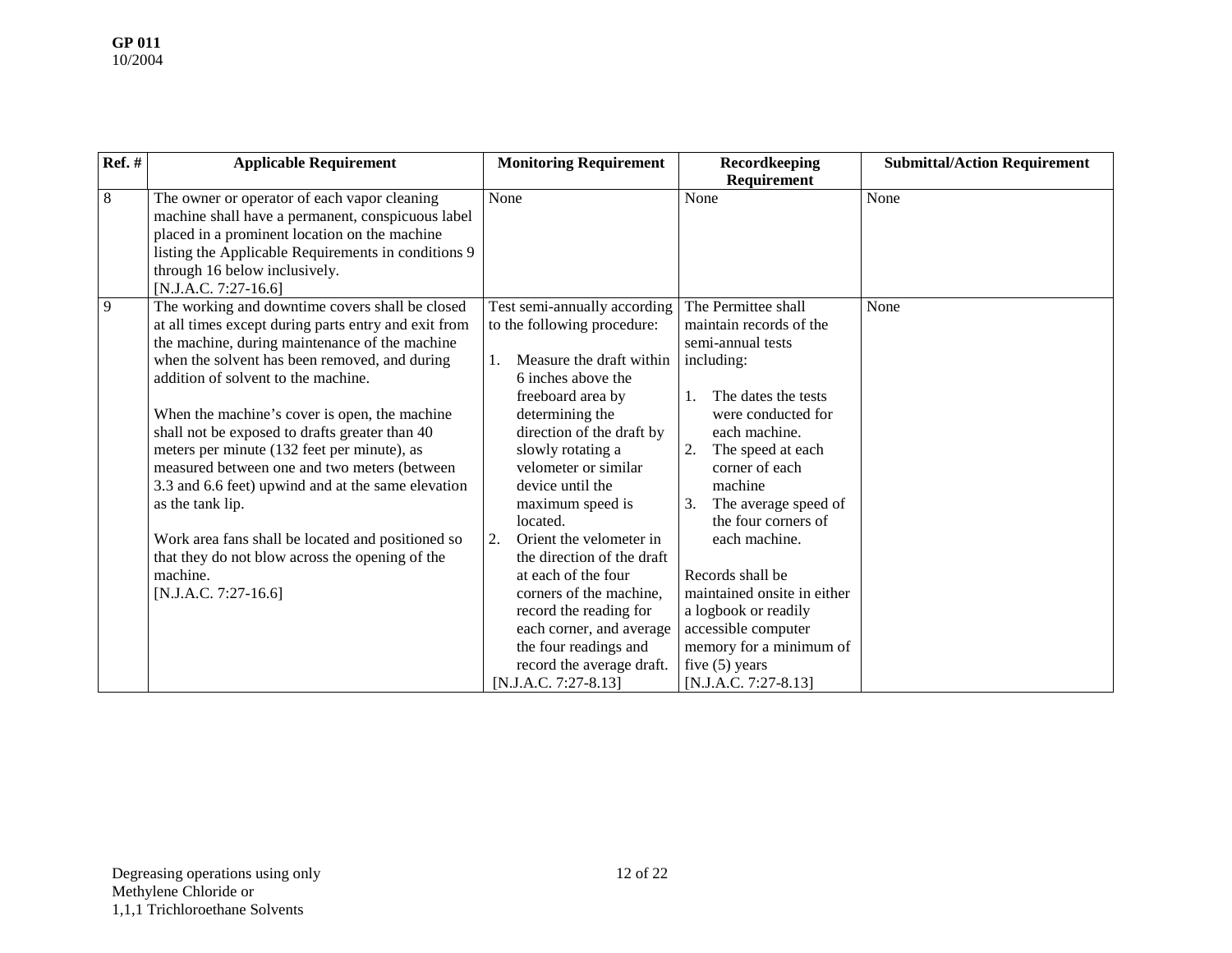| Ref. $#$ | <b>Applicable Requirement</b>                                                                                                                                                                                                                                                                                                                                                                                                                                                     | <b>Monitoring Requirement</b> | <b>Recordkeeping Requirement</b> | <b>Submittal/Action Requirement</b> |
|----------|-----------------------------------------------------------------------------------------------------------------------------------------------------------------------------------------------------------------------------------------------------------------------------------------------------------------------------------------------------------------------------------------------------------------------------------------------------------------------------------|-------------------------------|----------------------------------|-------------------------------------|
| 10       | During startup of the machine the primary<br>condenser shall be turned on before the sump<br>heater.<br>During shutdown of the machine, the sump heater<br>shall be turned off and the solvent vapor layer<br>allowed to collapse before the primary condenser is<br>turned off.<br>[N.J.A.C. 7:27-16.6]                                                                                                                                                                          | None                          | None                             | None                                |
| 11       | Flushing or spraying of parts with a solvent spray,<br>using a spray head attached to a flexible hose or<br>other flushing device, shall be performed within the<br>vapor zone or within a section of the machine that<br>is not exposed to ambient air. The solvent spray<br>shall be a continuous fluid stream, not an atomized<br>or shower spray, and shall be under a pressure that<br>does not exceed 10 pounds per square inch gauge<br>$(psig)$ .<br>[N.J.A.C. 7:27-16.6] | None                          | None                             | None                                |
| 12       | Parts being cleaned shall be drained for at least 15<br>seconds or until dripping ceases, whichever is<br>longer. Parts having cavities or blind holes shall be<br>rotated while the part is draining.<br>$[N.J.A.C. 7:27-16.6]$                                                                                                                                                                                                                                                  | None                          | None                             | None                                |
| 13       | Spills during solvent transfer and use of the<br>machine shall be cleaned up immediately or the<br>machine shall be shut down. Wipe rags or other<br>sorbent material shall be immediately stored in<br>covered containers with tightly fitting lids for<br>disposal or recycling.<br>[N.J.A.C. 7:27-16.6]                                                                                                                                                                        | None                          | None                             | None                                |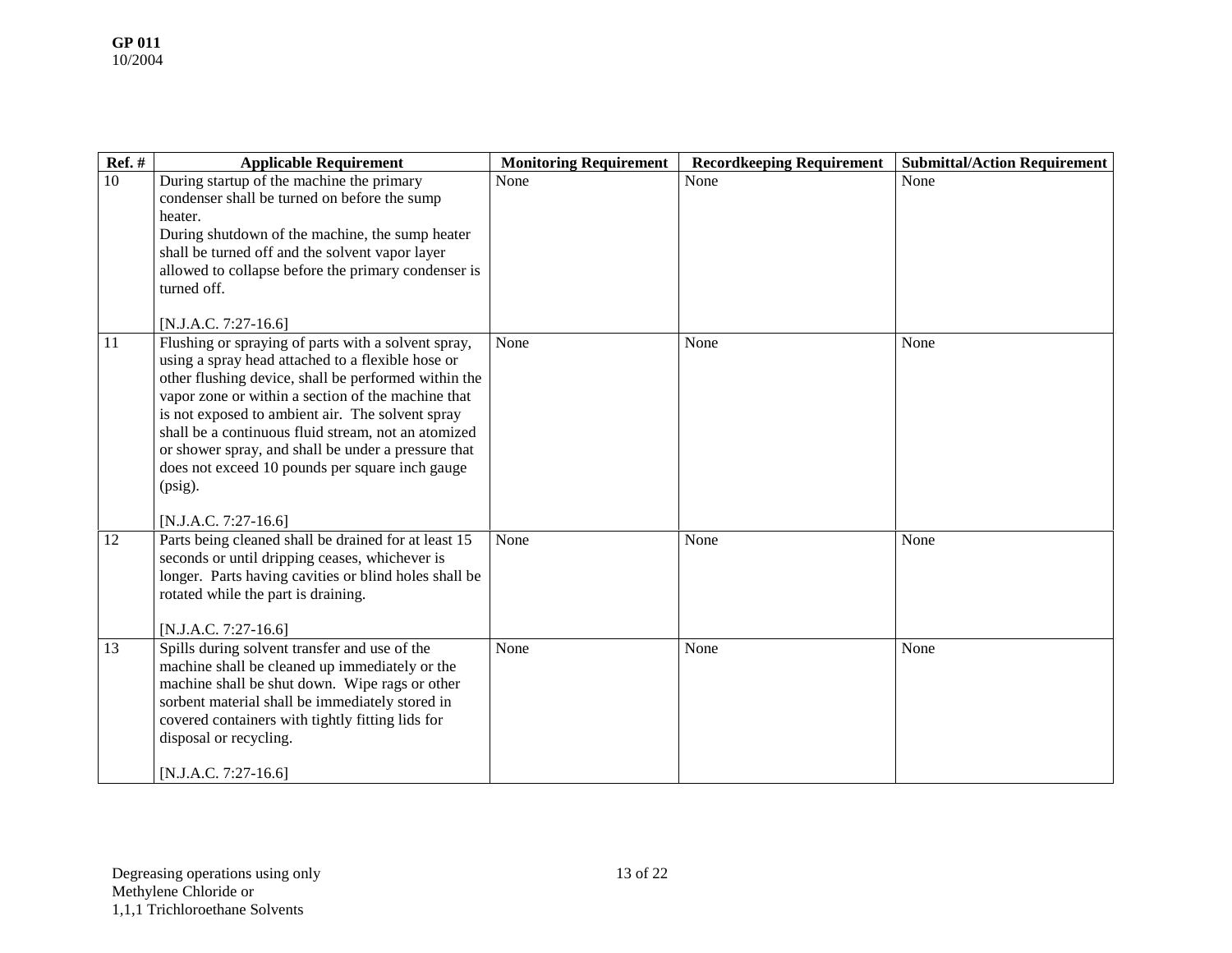| Ref. $#$ | <b>Applicable Requirement</b>                                                                                                                                                                                                                                                                                                                                                                                                                                                                                                                                                                                                                                                                                                                                                                                                                                                                                        | <b>Monitoring Requirement</b> | <b>Recordkeeping Requirement</b> | <b>Submittal/Action Requirement</b> |
|----------|----------------------------------------------------------------------------------------------------------------------------------------------------------------------------------------------------------------------------------------------------------------------------------------------------------------------------------------------------------------------------------------------------------------------------------------------------------------------------------------------------------------------------------------------------------------------------------------------------------------------------------------------------------------------------------------------------------------------------------------------------------------------------------------------------------------------------------------------------------------------------------------------------------------------|-------------------------------|----------------------------------|-------------------------------------|
| 14       | Waste solvent, still bottoms and sump bottoms shall<br>be collected and stored in closed containers with<br>tightly fitting lids. The closed containers may<br>contain a device that allows pressure relief, but does<br>not allow liquid solvent to drain from the container.<br>[N.J.A.C. 7:27-16.6]                                                                                                                                                                                                                                                                                                                                                                                                                                                                                                                                                                                                               | None                          | None                             | None                                |
| 15       | When solvent is added to or drained from the<br>machine, the solvent shall be transferred using<br>threaded or other leak-proof couplings. The end of<br>the pipe in the solvent sump shall be located beneath<br>the liquid solvent surface.<br>[N.J.A.C. 7:27-16.6]                                                                                                                                                                                                                                                                                                                                                                                                                                                                                                                                                                                                                                                | None                          | None                             | None                                |
| 16       | This General Permit cannot be used for the following<br>Solvent degreasers that use solvents other than<br>Methylene Chloride or 1,1,1-Trichloroethane.<br>Solvent degreaser types that are not listed in<br>2.<br>section III applicability above.<br>Solvent degreasers that use carbon adsorption as<br>3.<br>an air pollution control device.<br>Solvent degreasers with a lip exhaust.<br>4.<br>Solvent degreasers with an air agitated solvent<br>5.<br>bath<br>Solvent degreasers that clean sponges, fabric,<br>6.<br>leather, paper products and other absorbent<br>materials.<br>Solvent degreasers that are not free from the<br>7.<br>influence of any local exhaust ventilation<br>system.<br>Solvent degreasers with the influence of any<br>8.<br>positive pressure source located within 20 feet<br>$(6.1$ meters) of the tank rim.<br>Continuous web cleaning machine<br>9.<br>[N.J.A.C. 7:27-16.6] | None                          | None                             | None                                |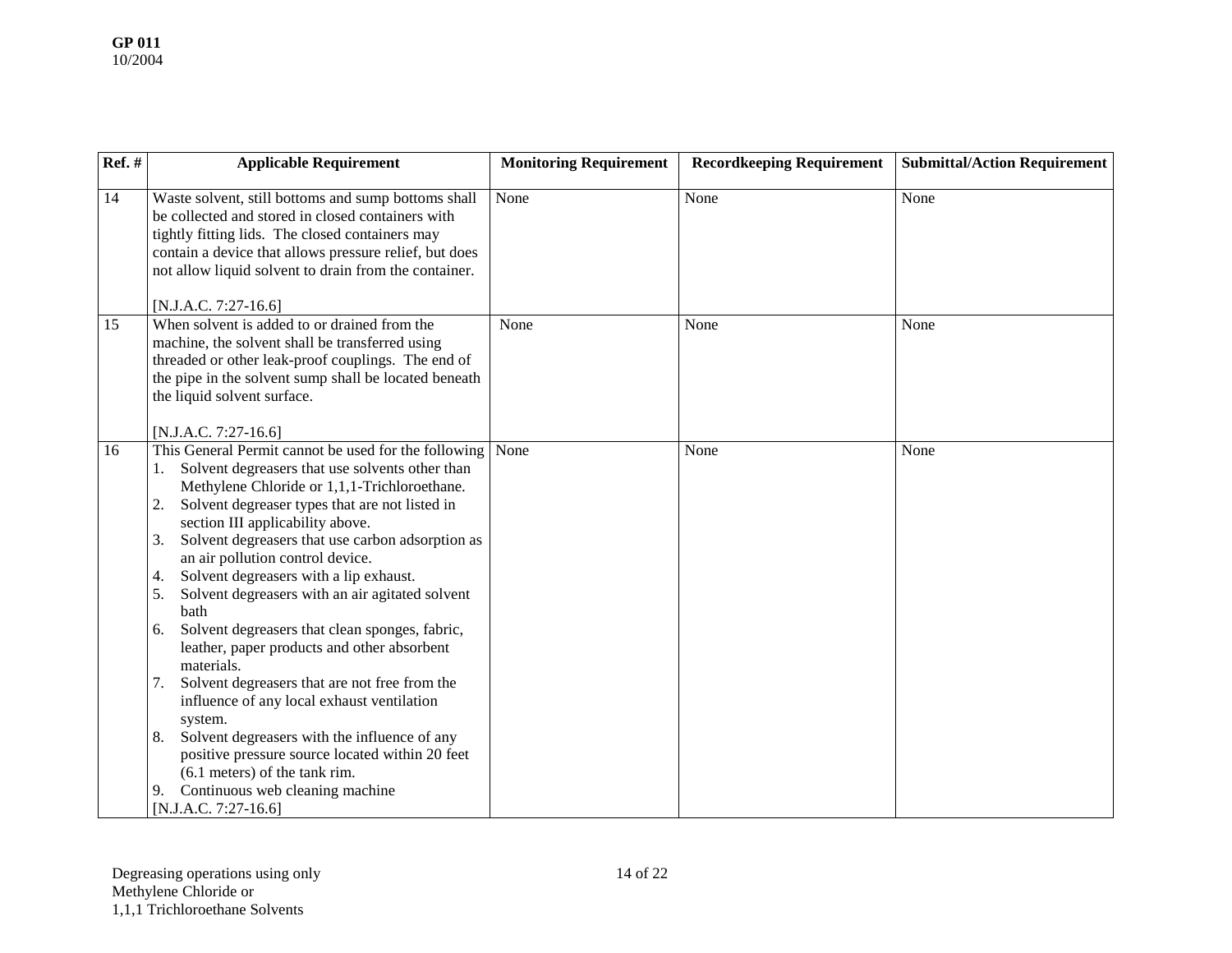| <b>Ref.</b> # | <b>Applicable Requirement</b>                                                                                     | <b>Monitoring Requirement</b> | <b>Recordkeeping Requirement</b>                                                                                                                                                                                                                                                                                                                                                                                                                                                                                                                                                                                                                                                                                                             | <b>Submittal/Action Requirement</b> |
|---------------|-------------------------------------------------------------------------------------------------------------------|-------------------------------|----------------------------------------------------------------------------------------------------------------------------------------------------------------------------------------------------------------------------------------------------------------------------------------------------------------------------------------------------------------------------------------------------------------------------------------------------------------------------------------------------------------------------------------------------------------------------------------------------------------------------------------------------------------------------------------------------------------------------------------------|-------------------------------------|
| 17            | The machine shall be maintained as recommended<br>by the manufacturer of the equipment.<br>$[N.J.A.C. 7:27-16.6]$ | None                          | Maintain the following records<br>for the lifetime of the machine:<br>Owner's manuals, or if not<br>1.<br>available, written<br>maintenance and operating<br>procedures, for the machine<br>and control equipment; and<br>The date of installation of<br>2.<br>the machine and all control<br>devices; and<br>Records of the Methylene<br>3.<br>Chloride or 1,1,1-<br>Trichloroethane solvent for<br>each solvent used in the<br>machine.<br>Maintain the manufacturers'<br>4.<br>recommended maintenance<br>instructions and keep a<br>record of any maintenance<br>performed on each machine<br>Records shall be maintained<br>onsite in either a logbook or<br>readily accessible computer<br>memory for a minimum of five<br>$(5)$ years | None                                |
|               |                                                                                                                   |                               | $[N.J.A.C. 7:27-8.13]$                                                                                                                                                                                                                                                                                                                                                                                                                                                                                                                                                                                                                                                                                                                       |                                     |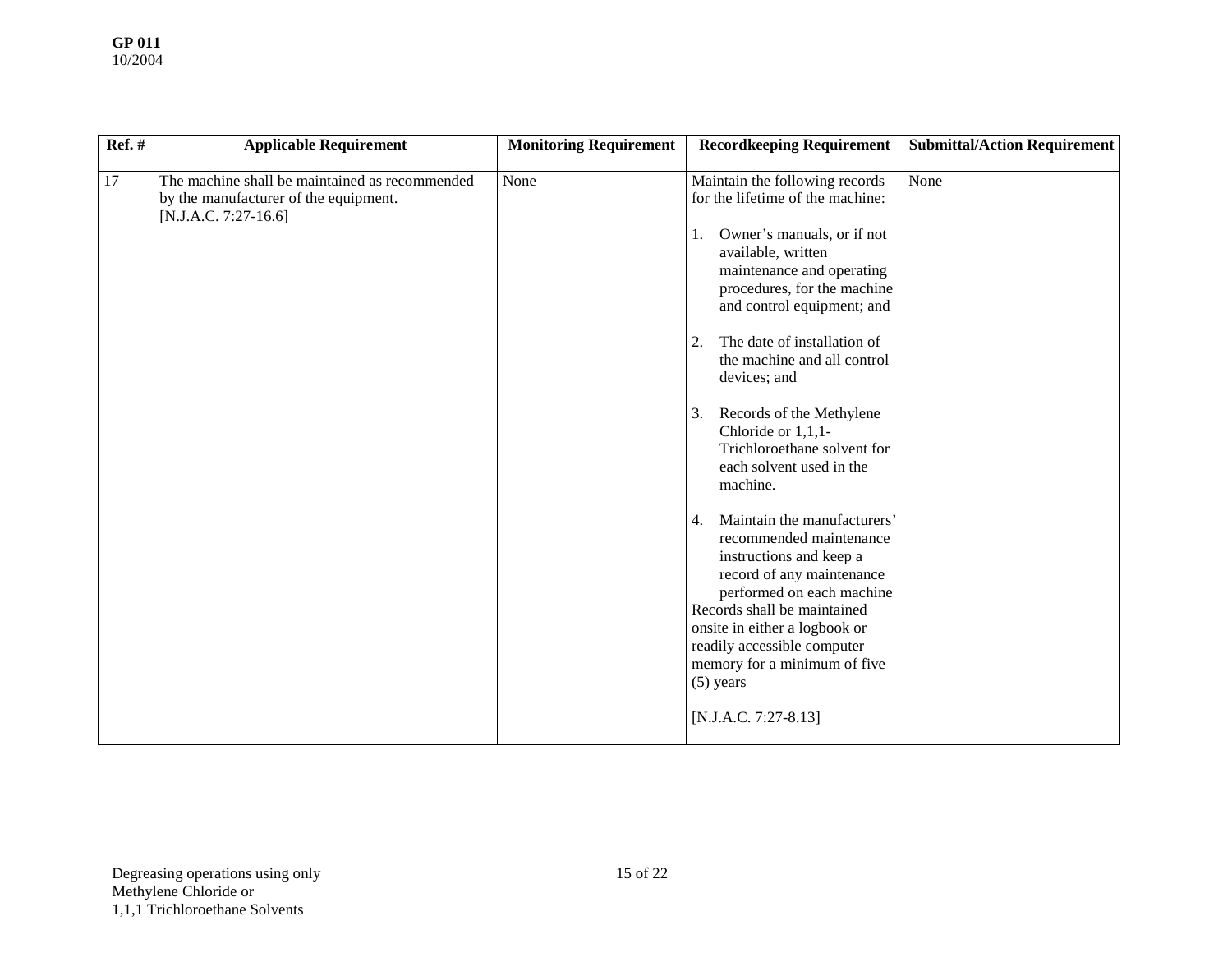| <b>Ref.</b> # | <b>Applicable Requirement</b>                                                                                                                                                                                                                                                                                                                                                                                                                                                                                          | <b>Monitoring Requirement</b>                                                                         | <b>Recordkeeping Requirement</b>                                                                        | <b>Submittal/Action Requirement</b>                                                               |
|---------------|------------------------------------------------------------------------------------------------------------------------------------------------------------------------------------------------------------------------------------------------------------------------------------------------------------------------------------------------------------------------------------------------------------------------------------------------------------------------------------------------------------------------|-------------------------------------------------------------------------------------------------------|---------------------------------------------------------------------------------------------------------|---------------------------------------------------------------------------------------------------|
| 18            | The machine shall be designed and operated with an<br>idling and downtime mode cover, that may be<br>readily opened or closed, that completely covers the<br>cleaning machine openings when in place, and is<br>free of cracks, holes, and other defects. The cover(s)<br>must be in place during the idling mode, and during<br>the downtime mode unless either the solvent has<br>been removed from the machine or maintenance or<br>monitoring is being performed that requires the<br>cover(s) to not be in place. | The owner or operator shall<br>perform monitoring as<br>required in 40 CFR 63.466.<br>[40 CFR 63.466] | The owner or operator shall<br>maintain all records as required<br>in 40 CFR 63.467.<br>[40 CFR 63.467] | The owner or operator shall<br>submit reports as required in 40<br>CFR 63.468.<br>[40 CFR 63.468] |
| 19            | [40 CFR 63.463(a)(1)]<br>Each machine shall have a freeboard ratio of $\geq$<br>0.75.<br>[40 CFR 63.463(a)(2)]                                                                                                                                                                                                                                                                                                                                                                                                         | The owner or operator shall<br>perform monitoring as<br>required in 40 CFR 63.466.<br>[40 CFR 63.466] | The owner or operator shall<br>maintain all records as required<br>in 40 CFR 63.467.<br>[40 CFR 63.467] | The owner or operator shall<br>submit reports as required in 40<br>CFR 63.468.<br>[40 CFR 63.468] |
| 20            | Each machine shall have an automated parts<br>handling system capable of moving parts or parts<br>baskets at a speed of $\leq$ 3.4 meters per minute (11)<br>feet per minute) from the initial loading of the parts<br>through the removal of cleaned parts.<br>[40 CFR 63.463(a)(3)]                                                                                                                                                                                                                                  | The owner or operator shall<br>perform monitoring as<br>required in 40 CFR 63.466.<br>[40 CFR 63.466] | The owner or operator shall<br>maintain all records as required<br>in 40 CFR 63.467.<br>[40 CFR 63.467] | The owner or operator shall<br>submit reports as required in 40<br>CFR 63.468.<br>[40 CFR 63.468] |
| 21            | Each machine shall be equipped with a device that<br>shuts off the sump heat if the sump liquid solvent<br>level drops to the sump heater coils. This<br>requirement does not apply to a machine that uses<br>steam to heat the solvent.<br>[40 CFR 63.463(a)(4)]                                                                                                                                                                                                                                                      | The owner or operator shall<br>perform monitoring as<br>required in 40 CFR 63.466.<br>[40 CFR 63.466] | The owner or operator shall<br>maintain all records as required<br>in 40 CFR 63.467.<br>[40 CFR 63.467] | The owner or operator shall<br>submit reports as required in 40<br>CFR 63.468.<br>[40 CFR 63.468] |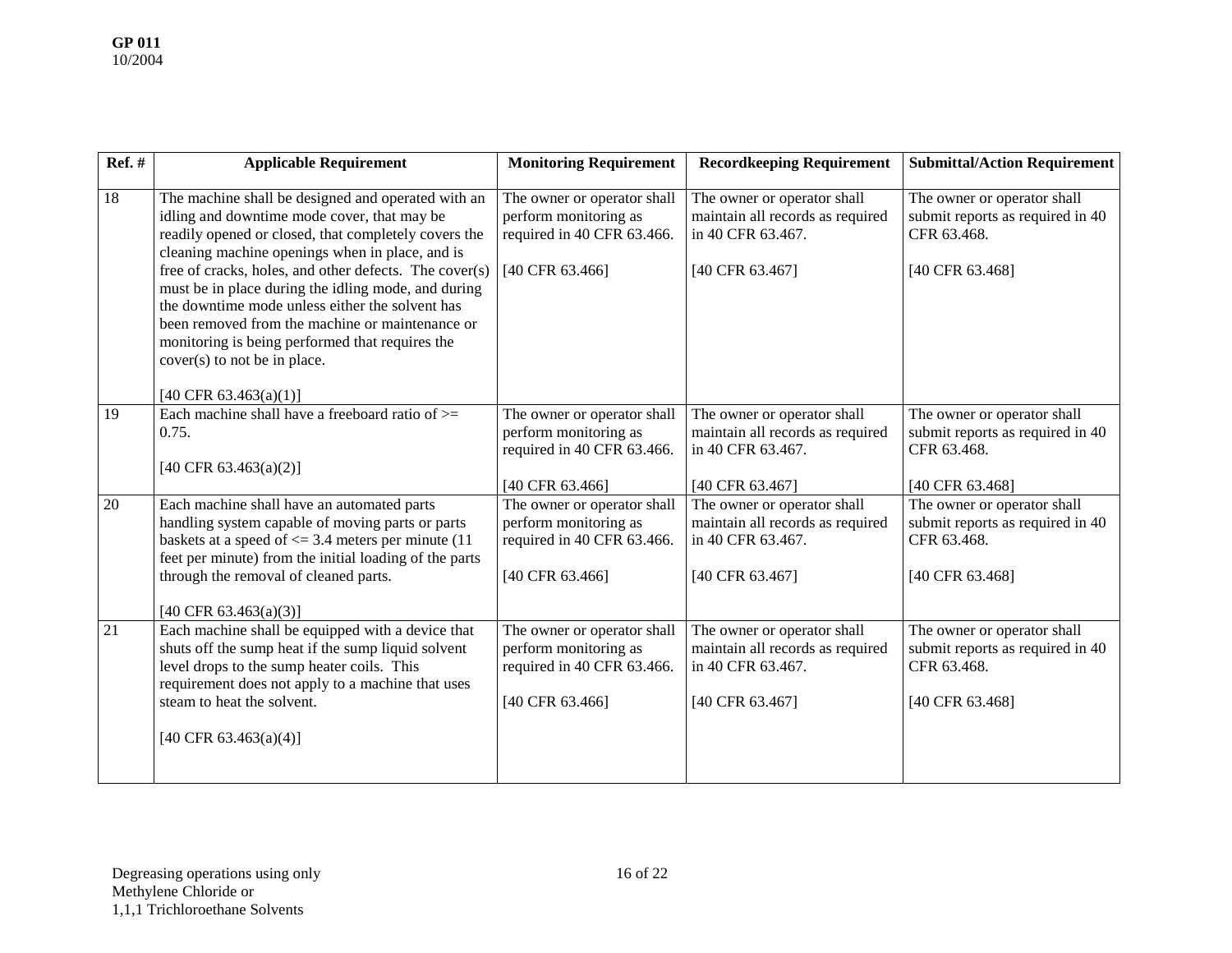| Ref.   | <b>Applicable Requirement</b>                                                                                                                                                                                                                                                                                                                              | <b>Monitoring Requirement</b>                                                                         | Recordkeeping                                                                                              | <b>Submittal/Action Requirement</b>                                                            |
|--------|------------------------------------------------------------------------------------------------------------------------------------------------------------------------------------------------------------------------------------------------------------------------------------------------------------------------------------------------------------|-------------------------------------------------------------------------------------------------------|------------------------------------------------------------------------------------------------------------|------------------------------------------------------------------------------------------------|
| $\#$   |                                                                                                                                                                                                                                                                                                                                                            |                                                                                                       | <b>Requirement</b>                                                                                         |                                                                                                |
| $22\,$ | Each machine shall be equipped with a vapor control<br>device that shuts off the sump heat if the vapor level<br>in the machine rises above the height of the primary<br>condenser.                                                                                                                                                                        | The owner or operator shall<br>perform monitoring as<br>required in 40 CFR 63.466.<br>[40 CFR 63.466] | The owner or operator<br>shall maintain all records<br>as required in 40 CFR<br>63.467.                    | The owner or operator shall submit<br>reports as required in 40 CFR 63.468.<br>[40 CFR 63.468] |
|        | [40 CFR 63.463(a)(5)]                                                                                                                                                                                                                                                                                                                                      |                                                                                                       | [40 CFR 63.467]                                                                                            |                                                                                                |
| 23     | Each machine shall have a primary condenser.<br>[40 CFR 63.463(a)(6)]                                                                                                                                                                                                                                                                                      | The owner or operator shall<br>perform monitoring as<br>required in 40 CFR 63.466.<br>[40 CFR 63.466] | The owner or operator<br>shall maintain all records<br>as required in 40 CFR<br>63.467.<br>[40 CFR 63.467] | The owner or operator shall submit<br>reports as required in 40 CFR 63.468.<br>[40 CFR 63.468] |
| 24     | Each owner or operator of a batch vapor cleaning<br>machine with a solvent/air interface area of 1.21<br>square meters (13 square feet) or less shall comply<br>with the requirements specified in 40 CFR 63.463<br>(b) $(1)$ (i)<br>These requirements have been summarized in<br>Table 1 of Section V of this General Permit.<br>[40 CFR 63.463(b)(1)]   | The owner or operator shall<br>perform monitoring as<br>required in 40 CFR 63.466.<br>[40 CFR 63.466] | The owner or operator<br>shall maintain all records<br>as required in 40 CFR<br>63.467.<br>[40 CFR 63.467] | The owner or operator shall submit<br>reports as required in 40 CFR 63.468.<br>[40 CFR 63.468] |
| 25     | Each owner or operator of a batch vapor cleaning<br>machine with a solvent/air interface area greater than<br>1.21 square meters (13 square feet) shall comply<br>with the requirements specified in 40 CFR 63.463<br>(b) $(2)$ (i)<br>These requirements have been summarized in<br>Table 2 of Section V of this General Permit.<br>[40 CFR 63.463(b)(2)] | The owner or operator shall<br>perform monitoring as<br>required in 40 CFR 63.466.<br>[40 CFR 63.466] | The owner or operator<br>shall maintain all records<br>as required in 40 CFR<br>63.467.<br>[40 CFR 63.467] | The owner or operator shall submit<br>reports as required in 40 CFR 63.468.<br>[40 CFR 63.468] |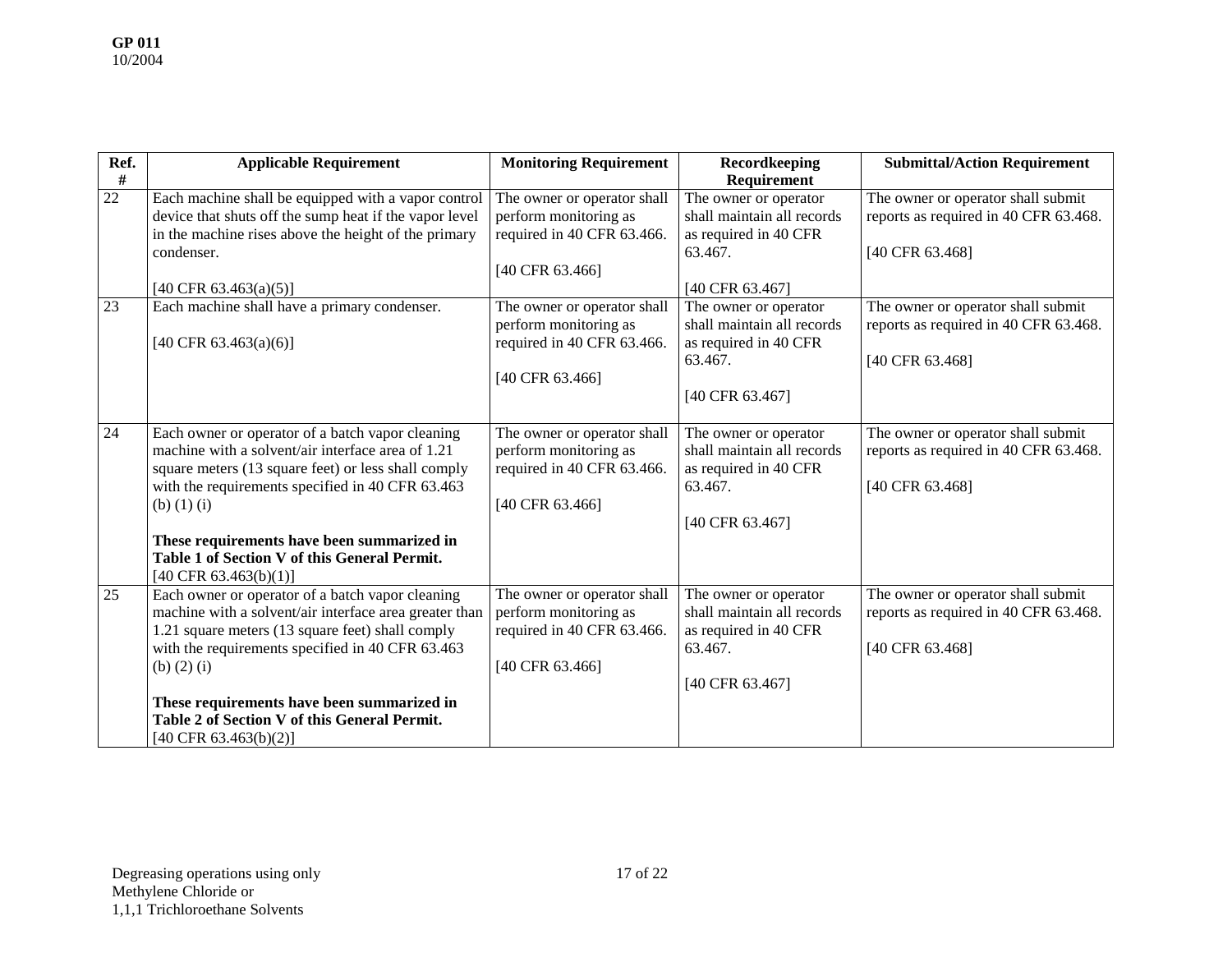| Ref. | <b>Applicable Requirement</b>                              | <b>Monitoring Requirement</b> | Recordkeeping              | <b>Submittal/Action Requirement</b>   |
|------|------------------------------------------------------------|-------------------------------|----------------------------|---------------------------------------|
| $\#$ |                                                            |                               | Requirement                |                                       |
| 26   | Each owner or operator of an in-line vapor cleaning        | The owner or operator shall   | The owner or operator      | The owner or operator shall submit    |
|      | machine shall comply with the requirements                 | perform monitoring as         | shall maintain all records | reports as required in 40 CFR 63.468. |
|      | specified in 40 CFR 63.463 (c) (2) (i)                     | required in 40 CFR 63.466.    | as required in 40 CFR      |                                       |
|      |                                                            |                               | 63.467.                    | [40 CFR 63.468]                       |
|      | These requirements have been summarized in                 | [40 CFR 63.466]               |                            |                                       |
|      | Table 3 of Section V of this General Permit.               |                               | [40 CFR 63.467]            |                                       |
|      | [40 CFR 63.463(c)]                                         |                               |                            |                                       |
| 27   | Each owner or operator of a vapor cleaning machine         | The owner or operator shall   | The owner or operator      | The owner or operator shall submit    |
|      | shall comply with the work and operation practices         | perform monitoring as         | shall maintain all records | reports as required in 40 CFR 63.468. |
|      | specified in 40 CFR 63.463 (d).                            | required in 40 CFR 63.466.    | as required in 40 CFR      |                                       |
|      |                                                            |                               | 63.467.                    | [40 CFR 63.468]                       |
|      | These work and operation practices are also                | [40 CFR 63.466]               |                            |                                       |
|      | required under N.J.A.C. 7:27-16.6                          |                               | [40 CFR 63.467]            |                                       |
|      |                                                            |                               |                            |                                       |
|      | [40 CFR $63.463(d)$ ]                                      |                               |                            |                                       |
| 28   | If a freeboard refrigeration device is used to comply,     | The owner or operator shall   | The owner or operator      | The owner or operator shall submit    |
|      | the owner or operator shall ensure that the chilled air    | perform monitoring as         | shall maintain all records | reports as required in 40 CFR 63.468. |
|      | blanket temperature, measured at the center of the         | required in 40 CFR 63.466.    | as required in 40 CFR      |                                       |
|      | air blanket, is $\leq$ 30 percent of the solvent's boiling |                               | 63.467.                    | [40 CFR 63.468]                       |
|      | point.                                                     | [40 CFR 63.466]               |                            |                                       |
|      |                                                            |                               | [40 CFR 63.467]            |                                       |
|      | $[40 \text{ CFR } 63.463(e)(2)(i)]$                        |                               |                            |                                       |
| 29   | If a reduced room draft is used to comply, the owner       | The owner or operator shall   | The owner or operator      | The owner or operator shall submit    |
|      | or operator shall ensure the following:                    | perform monitoring as         | shall maintain all records | reports as required in 40 CFR 63.468. |
|      |                                                            | required in 40 CFR 63.466.    | as required in 40 CFR      |                                       |
|      | The flow or movement of air across the top of<br>1.        |                               | 63.467.                    | [40 CFR 63.468]                       |
|      | the freeboard area of the machine or within the            | [40 CFR 63.466]               |                            |                                       |
|      | machine enclosure is $\leq$ 15.2 meters per minute         |                               | [40 CFR 63.467]            |                                       |
|      | (50 feet per minute); and                                  |                               |                            |                                       |
|      |                                                            |                               |                            |                                       |
|      | The operating conditions under which the wind<br>2.        |                               |                            |                                       |
|      | speed was demonstrated to be $\leq$ 15.2 meters            |                               |                            |                                       |
|      | per minute (50 feet per minute) are maintained.            |                               |                            |                                       |
|      |                                                            |                               |                            |                                       |
|      | [40 CFR 63.463(e)(2)(ii)]                                  |                               |                            |                                       |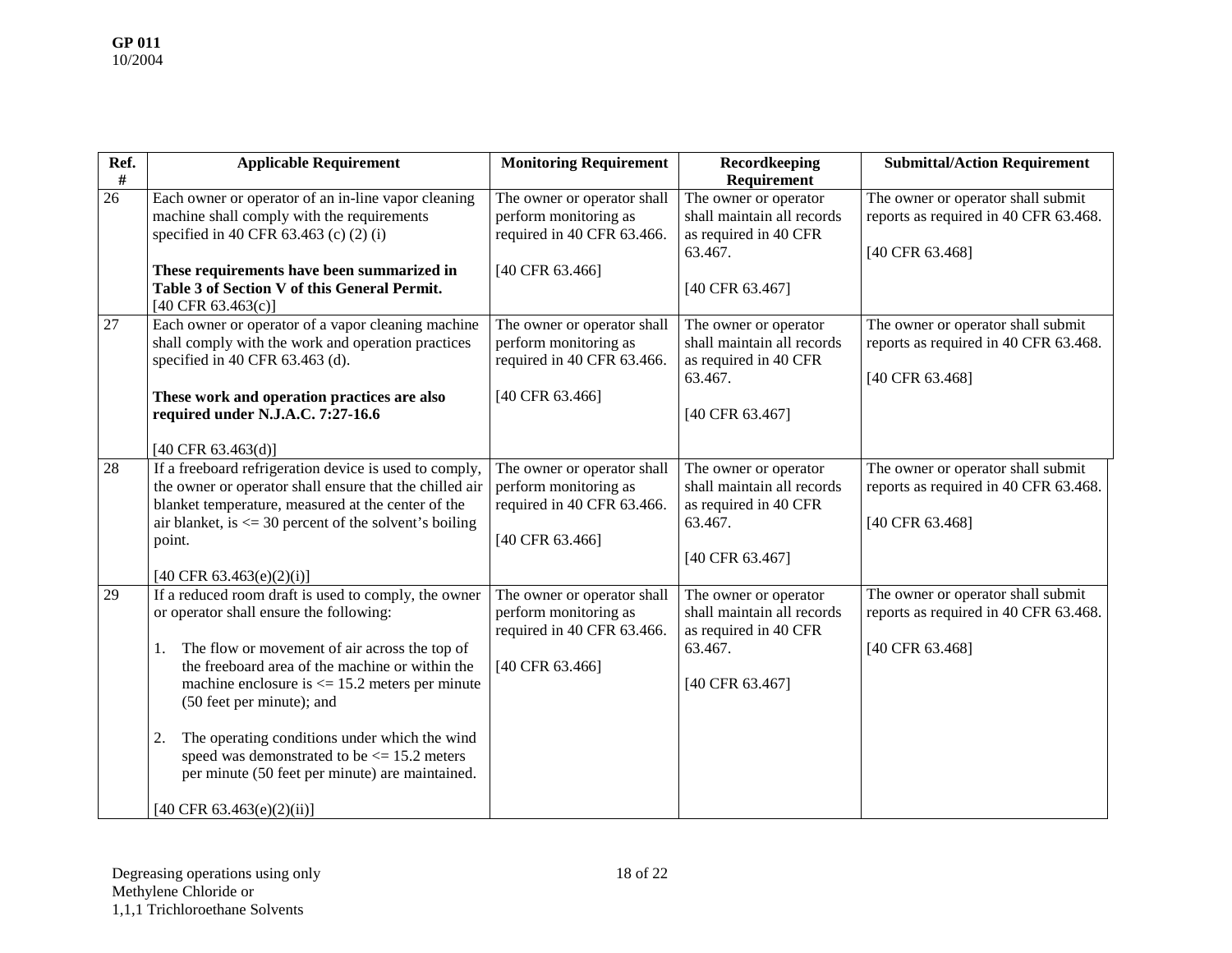| Ref.<br>#       | <b>Applicable Requirement</b>                                                                                                                                                                                                                                                                                                                                                                                                                            | <b>Monitoring Requirement</b>                                                                         | Recordkeeping<br>Requirement                                                                               | <b>Submittal/Action Requirement</b>                                                            |
|-----------------|----------------------------------------------------------------------------------------------------------------------------------------------------------------------------------------------------------------------------------------------------------------------------------------------------------------------------------------------------------------------------------------------------------------------------------------------------------|-------------------------------------------------------------------------------------------------------|------------------------------------------------------------------------------------------------------------|------------------------------------------------------------------------------------------------|
| $\overline{30}$ | If a working-mode cover is used to comply, the<br>owner or operator shall ensure the following:<br>The cover opens only for part entrance and<br>removal and completely covers the machine<br>openings when closed; and<br>The cover is maintained free of cracks, holes<br>2.<br>and other defects.<br>$[40 \text{ CFR } 63.463(e)(2)(iii)]$                                                                                                            | The owner or operator shall<br>perform monitoring as<br>required in 40 CFR 63.466.<br>[40 CFR 63.466] | The owner or operator<br>shall maintain all records<br>as required in 40 CFR<br>63.467.<br>[40 CFR 63.467] | The owner or operator shall submit<br>reports as required in 40 CFR 63.468.<br>[40 CFR 63.468] |
| 31              | If an idling-mode cover is used to comply, the owner<br>or operator shall ensure the following:<br>1. The cover is in place whenever parts are not in<br>the machine and completely covers the machine<br>openings when in place; and<br>The cover is maintained free of cracks, holes<br>2.<br>and other defects.<br>[40 CFR 63.463(e)(2)(iv)]                                                                                                          | The owner or operator shall<br>perform monitoring as<br>required in 40 CFR 63.466.<br>[40 CFR 63.466] | The owner or operator<br>shall maintain all records<br>as required in 40 CFR<br>63.467.<br>[40 CFR 63.467] | The owner or operator shall submit<br>reports as required in 40 CFR 63.468.<br>[40 CFR 63.468] |
| 32              | If a dwell is used to comply, the owner or operator<br>shall ensure the following:<br>Determine the amount of time for the part or<br>parts basket to cease dripping once placed in the<br>vapor zone. (The part or parts basket used for<br>this determination must be at room temperature<br>before being placed in the vapor zone); and<br>2.<br>The proper dwell time for parts to remain in the<br>freeboard area above the vapor zone is $>= 35\%$ | The owner or operator shall<br>perform monitoring as<br>required in 40 CFR 63.466.<br>[40 CFR 63.466] | The owner or operator<br>shall maintain all records<br>as required in 40 CFR<br>63.467.<br>[40 CFR 63.467] | The owner or operator shall submit<br>reports as required in 40 CFR 63.468.<br>[40 CFR 63.468] |
|                 | of the time determined in 1 above; and<br>Ensure that, after cleaning, each part is held in<br>3.<br>the machine freeboard area above the vapor<br>zone for the dwell time determined for that<br>particular part or parts basket, or for the<br>maximum dwell time determined using the most<br>complex part type or parts basket.<br>[40 CFR 63.463(e)(2)(v)}                                                                                          |                                                                                                       |                                                                                                            |                                                                                                |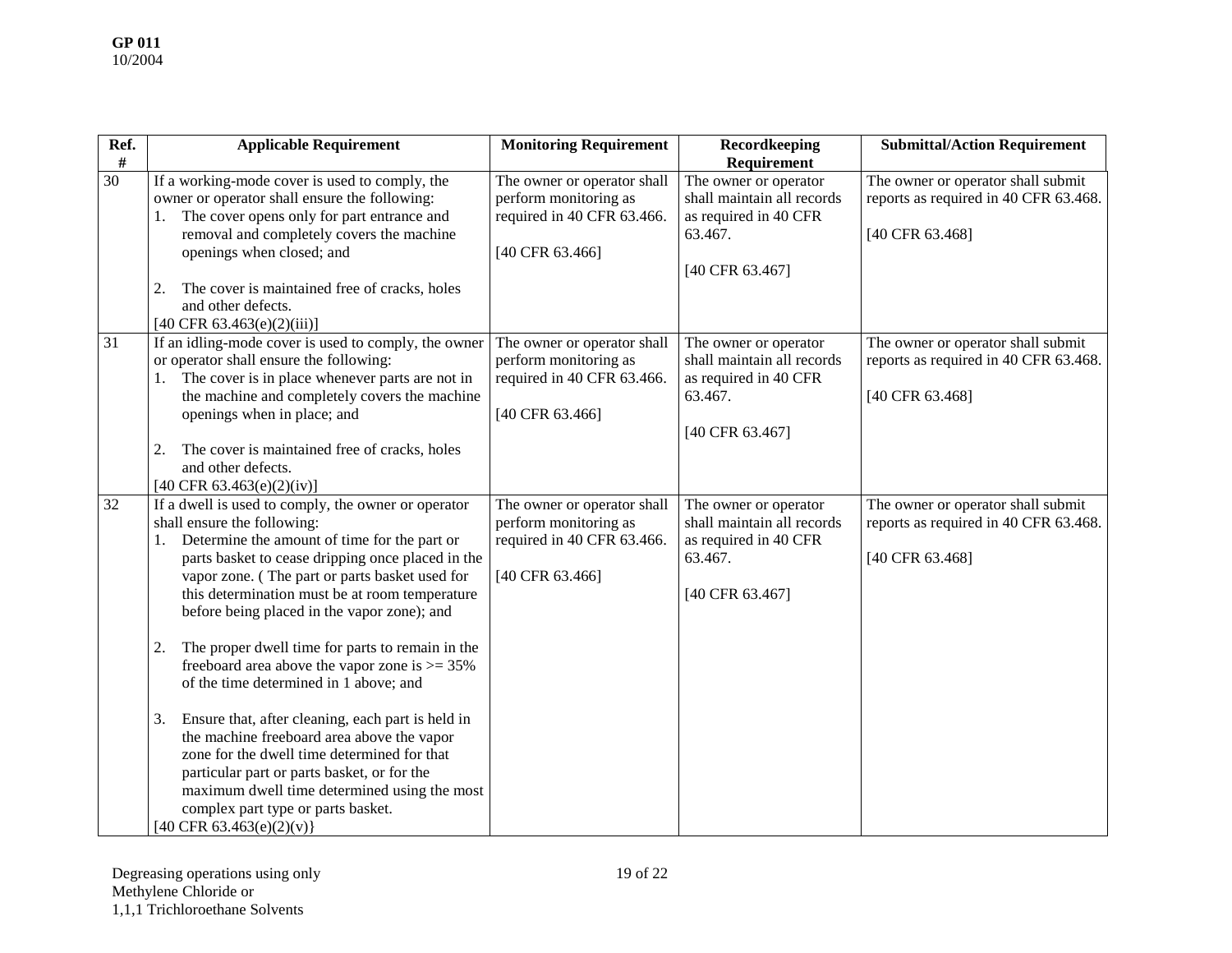| Ref.            | <b>Applicable Requirement</b>                                                                   | <b>Monitoring Requirement</b> | <b>Recordkeeping</b>             | <b>Submittal/Action Requirement</b>   |
|-----------------|-------------------------------------------------------------------------------------------------|-------------------------------|----------------------------------|---------------------------------------|
| $\#$            |                                                                                                 |                               | Requirement                      |                                       |
| $\overline{33}$ | If a superheated vapor system is used to comply, the                                            | The owner or operator shall   | The owner or operator            | The owner or operator shall submit    |
|                 | owner or operator shall ensure the following:                                                   | perform monitoring as         | shall maintain all records       | reports as required in 40 CFR 63.468. |
|                 |                                                                                                 | required in 40 CFR 63.466.    | as required in 40 CFR<br>63.467. |                                       |
|                 | The temperature of the solvent vapor at the<br>center of the superheated vapor zone is $> = 10$ | [40 CFR 63.466]               |                                  | [40 CFR 63.468]                       |
|                 | degrees F above the solvent's boiling point; and                                                |                               | [40 CFR 63.467]                  |                                       |
|                 |                                                                                                 |                               |                                  |                                       |
|                 | The manufacturer's specifications for<br>2.                                                     |                               |                                  |                                       |
|                 | determining the minimum proper dwell time                                                       |                               |                                  |                                       |
|                 | within the superheated vapor system is                                                          |                               |                                  |                                       |
|                 | followed; and                                                                                   |                               |                                  |                                       |
|                 | The parts remain within the superheated vapor<br>3.                                             |                               |                                  |                                       |
|                 | for at least the minimum proper dwell time.                                                     |                               |                                  |                                       |
|                 |                                                                                                 |                               |                                  |                                       |
|                 | $[40 \text{ CFR } 63.463(e)(2)(vi)]$                                                            |                               |                                  |                                       |
| 34              | The owner or operator of each vapor cleaning                                                    | The owner or operator shall   | The owner or operator            | The owner or operator shall submit    |
|                 | machine shall comply with the initial performance                                               | perform monitoring as         | shall maintain all records       | reports as required in 40 CFR         |
|                 | testing requirements of 40 CFR 63.463(f).                                                       | required in 40 CFR 63.466.    | as required in 40 CFR<br>63.467. | 63.468.                               |
|                 | $[40 \text{ CFR } 63.463(f)]$                                                                   | [40 CFR 63.466]               |                                  | [40 CFR 63.468]                       |
|                 |                                                                                                 |                               | [40 CFR 63.467]                  |                                       |
| 35              | The owner or operator of each vapor cleaning                                                    | The owner or operator shall   | The owner or operator            | The owner or operator shall submit    |
|                 | machine shall determine their potential to emit in                                              | perform monitoring as         | shall maintain all records       | reports as required in 40 CFR         |
|                 | accordance with the procedures described in of 40                                               | required in 40 CFR 63.466.    | as required in 40 CFR            | 63.468.                               |
|                 | CFR 63.465(e).                                                                                  |                               | 63.467.                          |                                       |
|                 |                                                                                                 | [40 CFR 63.466]               |                                  | [40 CFR 63.468]                       |
|                 | [40 CFR $63.465(e)$ ]                                                                           |                               | [40 CFR 63.467]                  |                                       |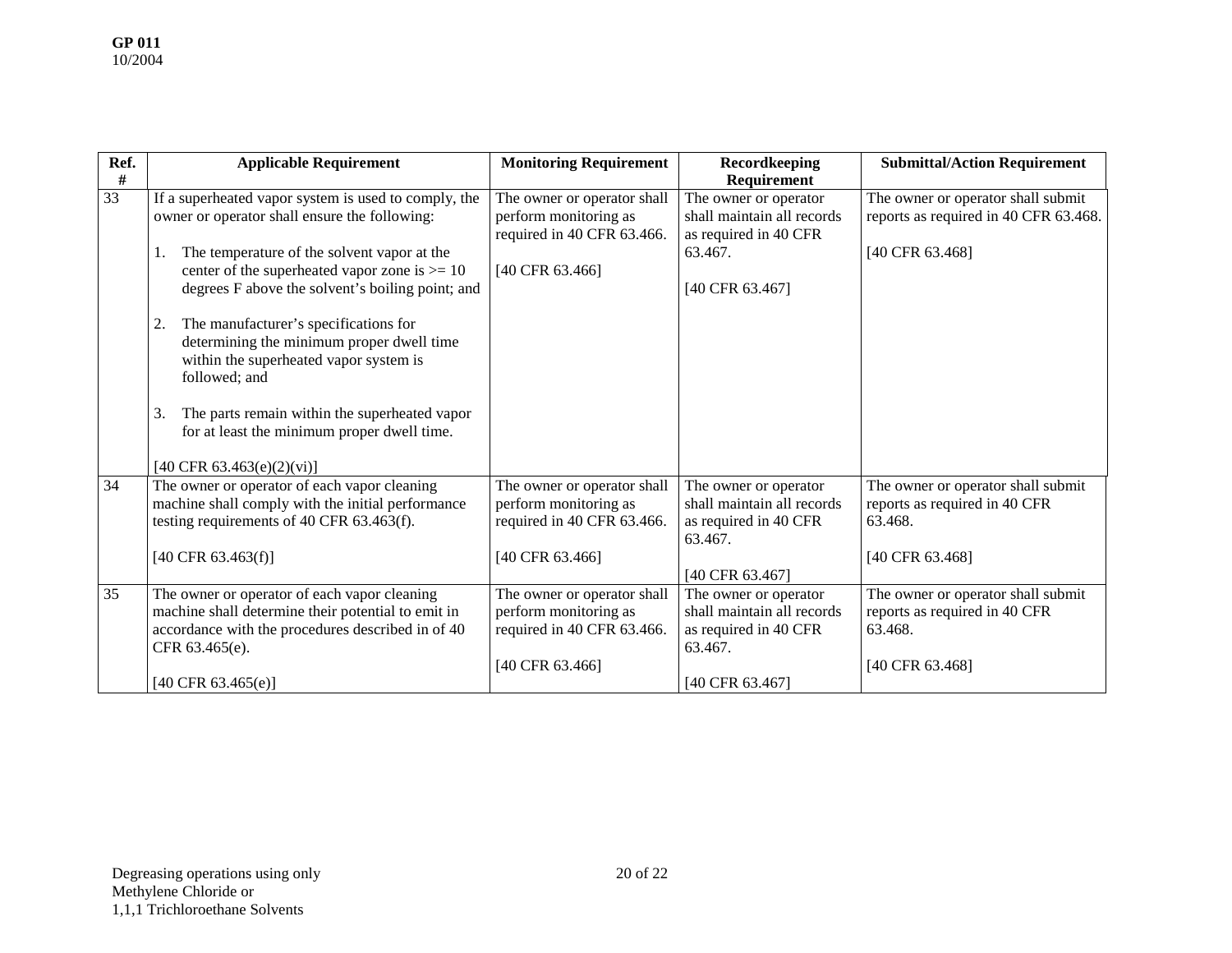| Ref. | <b>Applicable Requirement</b>                                                                                                                                                                                                                                                                                                                                                                                                                                                                                                                                                                                            | <b>Monitoring Requirement</b>                                                                         | Recordkeeping                                                                                              | <b>Submittal/Action Requirement</b>                                                                                                                                                                                            |
|------|--------------------------------------------------------------------------------------------------------------------------------------------------------------------------------------------------------------------------------------------------------------------------------------------------------------------------------------------------------------------------------------------------------------------------------------------------------------------------------------------------------------------------------------------------------------------------------------------------------------------------|-------------------------------------------------------------------------------------------------------|------------------------------------------------------------------------------------------------------------|--------------------------------------------------------------------------------------------------------------------------------------------------------------------------------------------------------------------------------|
| $\#$ |                                                                                                                                                                                                                                                                                                                                                                                                                                                                                                                                                                                                                          |                                                                                                       | <b>Requirement</b>                                                                                         |                                                                                                                                                                                                                                |
| 36   | Maintain the following records for the lifetime of the<br>machine:<br>Owner's manuals, or if not available, written<br>maintenance and operating procedures, for the<br>machine and control equipment;<br>The date of installation of the machine and all<br>2.<br>control devices. If the exact date is not known,<br>a letter certifying that the machine and its<br>control devices were install prior to, or on,<br>November 29,1993, or after November 29,1993,<br>may be substituted; and<br>Records of the Methylene Chloride or 1,1,1-<br>3.<br>Trichloroethane solvent for each solvent used in<br>the machine. | The owner or operator shall<br>perform monitoring as<br>required in 40 CFR 63.466.<br>[40 CFR 63.466] | The owner or operator<br>shall maintain all records<br>as required in 40 CFR<br>63.467.<br>[40 CFR 63.467] | The owner or operator shall submit<br>reports as required in 40 CFR<br>63.468.<br>[40 CFR 63.468]                                                                                                                              |
|      | [40 CFR 63.467(a)]                                                                                                                                                                                                                                                                                                                                                                                                                                                                                                                                                                                                       |                                                                                                       |                                                                                                            |                                                                                                                                                                                                                                |
| 37   | The owner or operator of each vapor cleaning<br>machine shall submit an initial notification to the<br>Department and US EPA pursuant to 40 CFR<br>$63.468(a) \& (b)$ .<br>[40 CFR 63.468]                                                                                                                                                                                                                                                                                                                                                                                                                               | None.                                                                                                 | None.                                                                                                      | Submit a report once initially:<br>The owner or operator of each vapor<br>cleaning machine shall submit an<br>initial notification to the Department<br>and US EPA pursuant to 40 CFR<br>$63.468(a) \& (b)$<br>[40 CFR 63.468] |
| 38   | The owner or operator of each vapor cleaning<br>machine shall submit an initial compliance report to<br>US EPA pursuant to 40 CFR 63.468(d)<br>[40 CFR 63.468(d)]                                                                                                                                                                                                                                                                                                                                                                                                                                                        | None.                                                                                                 | None.                                                                                                      | Submit a report once initially:<br>The owner or operator of each vapor<br>cleaning machine shall submit an<br>initial compliance report to US EPA<br>pursuant to 40 CFR 63.468(d)<br>$[40 \text{ CFR } 63.468 \text{ (d)}]$    |